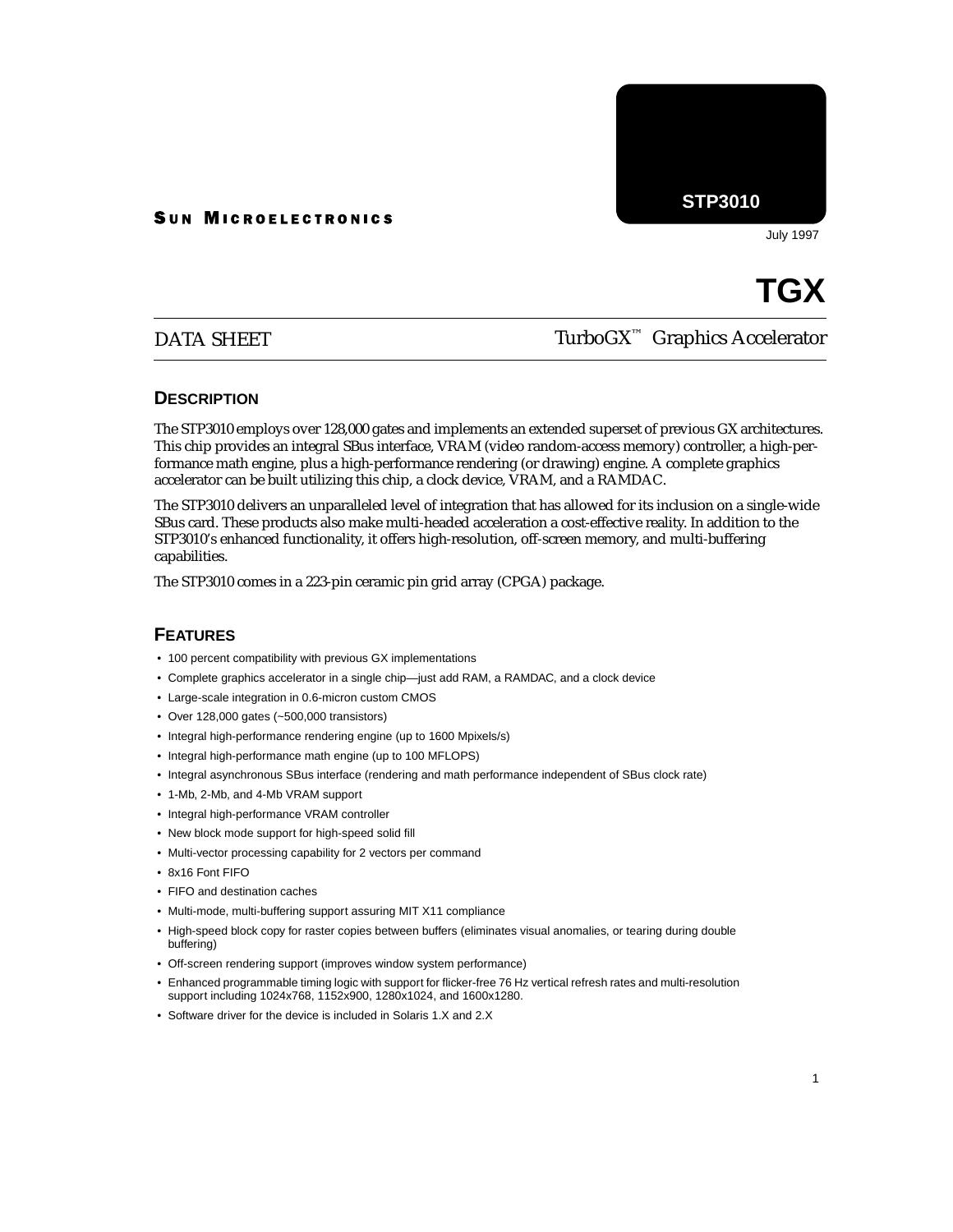## **BLOCK, LOGIC, AND TYPICAL APPLICATION DIAGRAMS**



**Figure 1. STP3010 Block Diagram**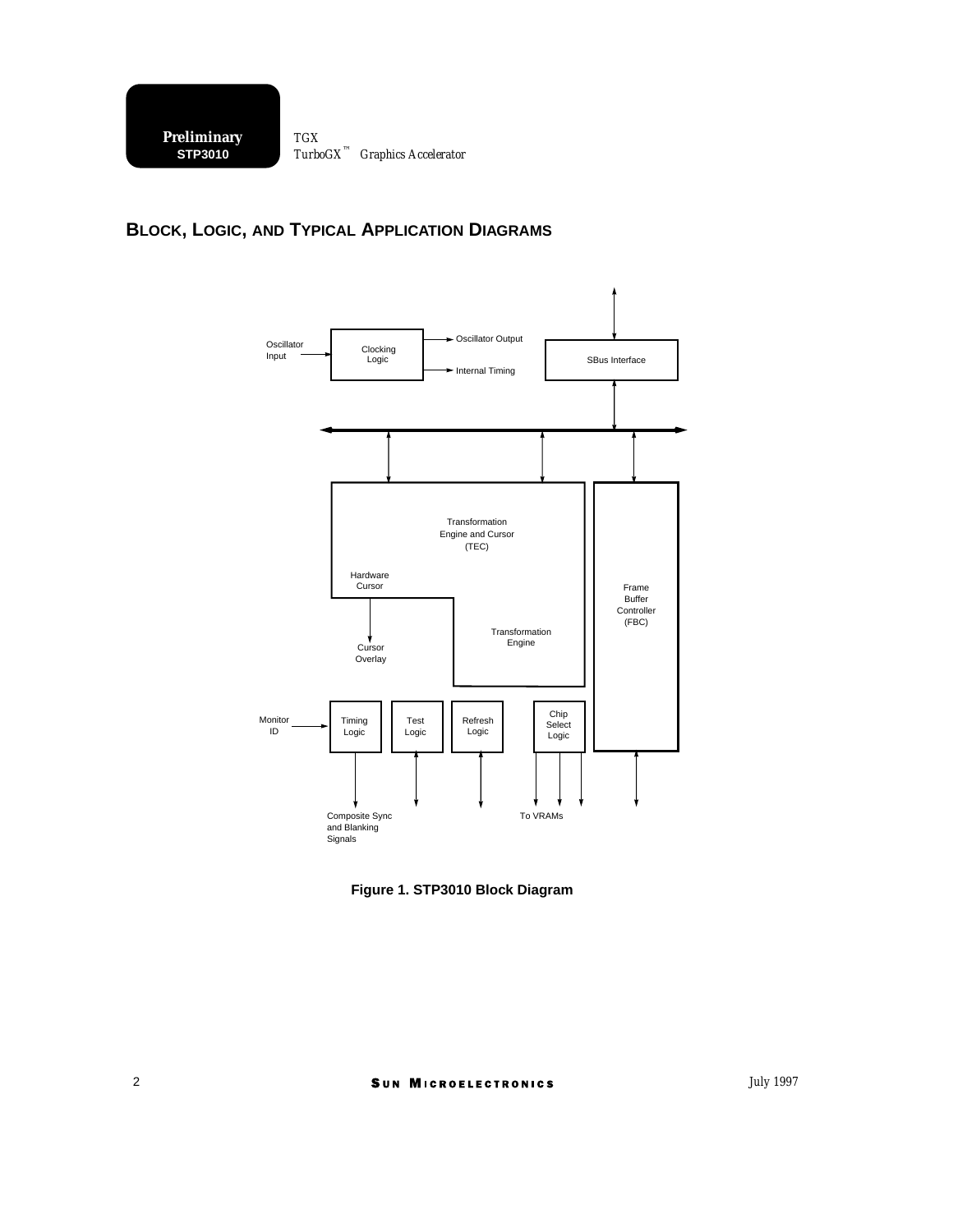

**Figure 2. STP3010 Logical Connections**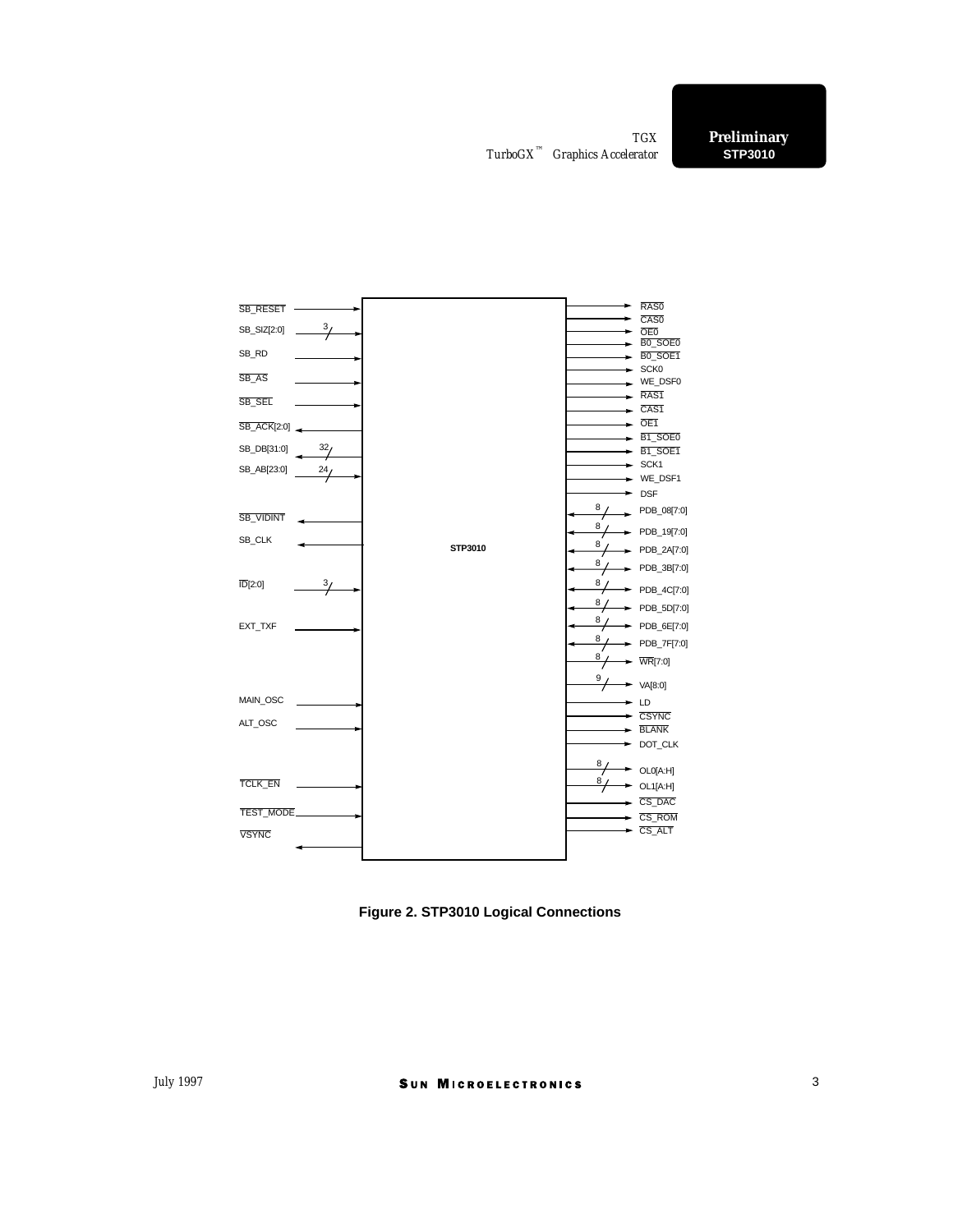

**Figure 3. STP3010 Typical Applications**

*July 1997*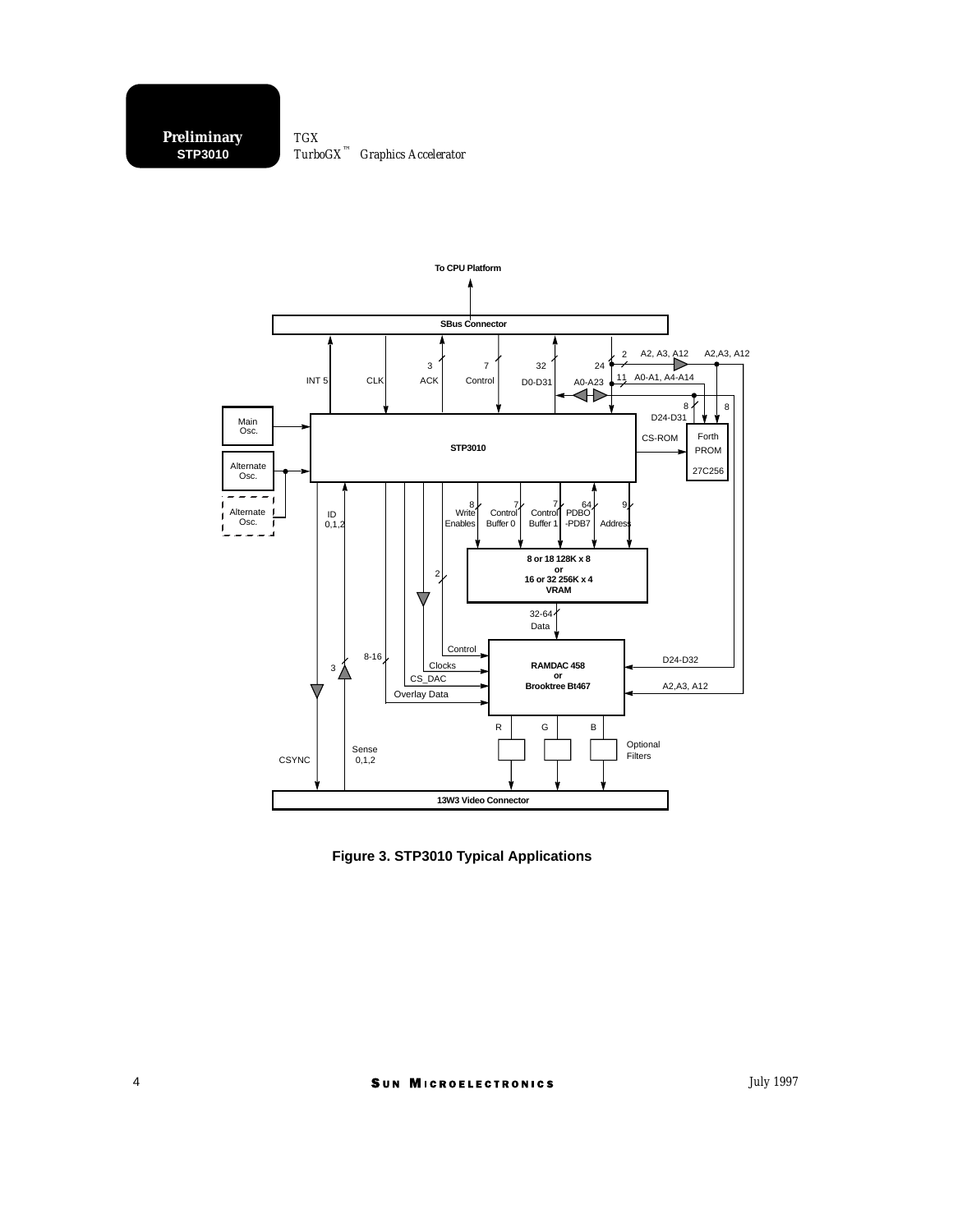## **SIGNAL DESCRIPTIONS**

#### **SBus Interface**

| <b>Signal</b>      | <b>Type</b>  | <b>Description</b>                                                                                                                                                                                                                                                                                  |  |  |  |  |
|--------------------|--------------|-----------------------------------------------------------------------------------------------------------------------------------------------------------------------------------------------------------------------------------------------------------------------------------------------------|--|--|--|--|
| <b>SB_ACK[2:0]</b> | Output       | SBus Transfer Acknowledge. These outputs indicate the conclusion of a<br>STP3010 SBus transaction. These lines are normally tristate and get driven<br>actively for only the concluding two cycles of a STP3010 SBus access.                                                                        |  |  |  |  |
| SB_AS              | Input        | SB Address Strobe. This input indicates that the SBus address, data, and<br>control signals are valid on the SBus. This pin has an internal pullup.                                                                                                                                                 |  |  |  |  |
| SB CLK             | Input        | SBus Clock. This pin provides the basic timing for the STP3010's SBus interface<br>logic. It should run in the 16-25 MHz range and should be symmetrical. This pin<br>has Schmidt trigger TTL input and an internal pullup.                                                                         |  |  |  |  |
| SB_DB[31:0]        | <b>Bidir</b> | SBus Data Bus. These pins contain data being transferred between the<br>STP3010 and the SBus. These pins have internal pullups.                                                                                                                                                                     |  |  |  |  |
| SB IRQ5            | Output       | SBus Interrupt for VBLANK event. This open-drain output indicates that the<br>STP3010 is requesting an SBus interrupt to indicate that occurrence of a<br>vertical blanking event.                                                                                                                  |  |  |  |  |
| SB AB[23:0]        | Input        | SBus Address Bus. These pins contain the address of where data is being<br>transferred between the STP3010 and the SBus. These pins have internal<br>pullups.                                                                                                                                       |  |  |  |  |
| SB RD              | Input        | SBus Read. This input indicates whether a SBus access is a read (high) or write<br>(low). This pin has an internal pullup.                                                                                                                                                                          |  |  |  |  |
| <b>SB RESET</b>    | Input        | SBus Reset. In general, this input causes the STP3010 to reset to a known<br>state. This pin has a schmidt trigger TTL input and an internal pullup.                                                                                                                                                |  |  |  |  |
| SB SEL             | Input        | SBus Slave Select. This input indicates that the SBus is selecting the STP3010<br>for access. This pin has an internal pullup.                                                                                                                                                                      |  |  |  |  |
| SB SIZ[2:0]        | Input        | SBus Size. These inputs tell the STP3010 the size of the access being made by<br>the SBus. These lines are only used when SB_SEL and SB_AS are active. The<br>STP3010 will return an error if the SB_SIZ lines indicate that a BURST cycle<br>has been requested. These pins have internal pullups. |  |  |  |  |

## **Video Connector Interface**

| Signal               | Type   | <b>Description</b>                                                                                                                                                                                                                                                                                                                                                                              |  |  |  |
|----------------------|--------|-------------------------------------------------------------------------------------------------------------------------------------------------------------------------------------------------------------------------------------------------------------------------------------------------------------------------------------------------------------------------------------------------|--|--|--|
| <b>CSYNC</b>         | Output | Composite Sync. This output is the combined sync signal for use by the monitor.<br>This output is synchronous with the oscillator input (MAIN OSC or ALT_OSC)<br>selected for video timing generation.                                                                                                                                                                                          |  |  |  |
| $\overline{ID[2:0]}$ | Input  | Identification. These inputs contain the monitor sense code taken from the<br>13W3 connector. This code shows up in the STP3010's CONFIG register within<br>the FBC/FHC address space. These pins have internal pullups.<br>Whenever $\overline{\text{TEST}}$ MODE = 0, ID[0] is used as the (uncomplemented) serial scan<br>chain input. ID[1] is used as a high-true scan chain shift enable. |  |  |  |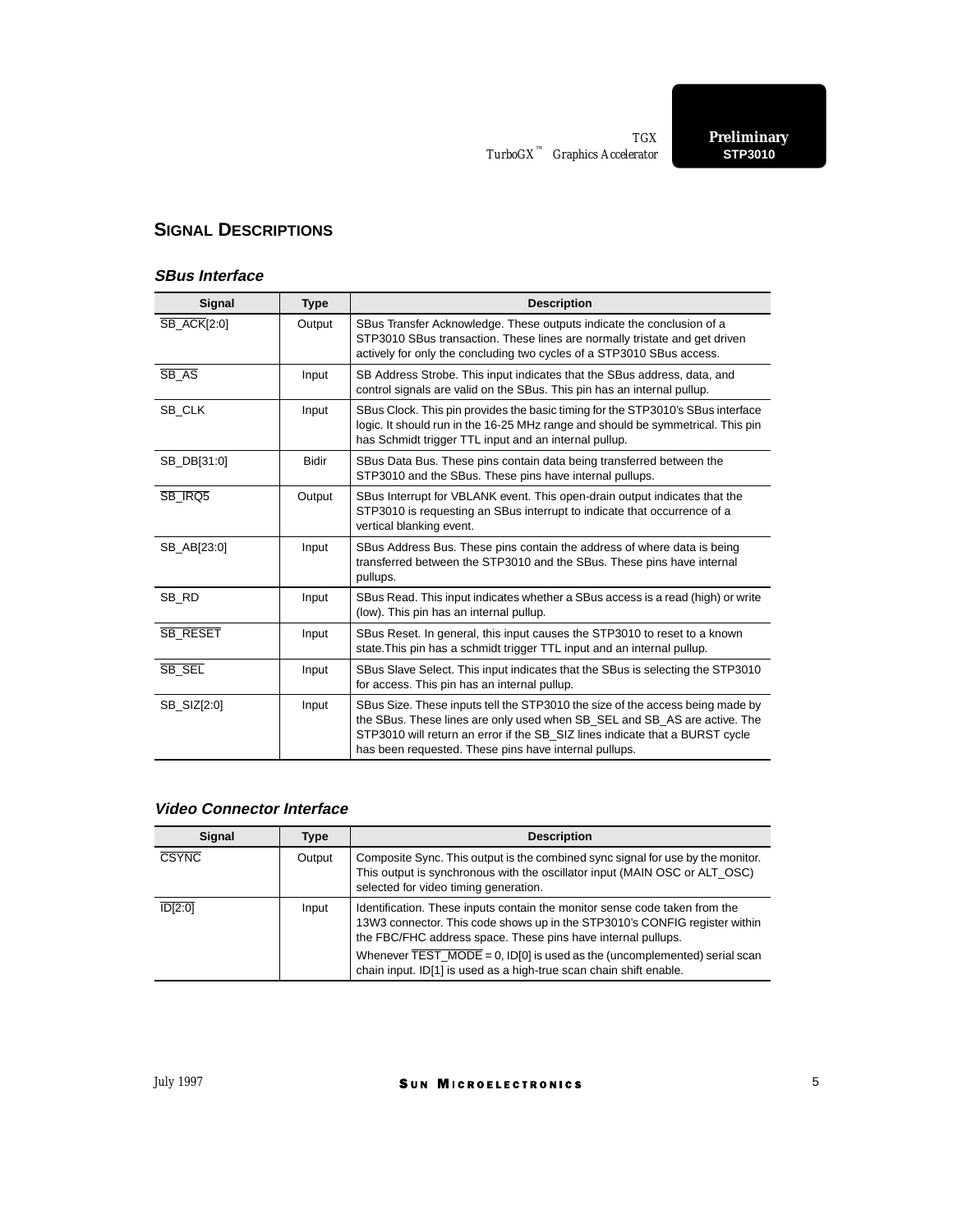**STP3010 Preliminary** *TurboGX™ Graphics Accelerator TGX*

## **External Transfer**

| Signal   | <b>Type</b> | <b>Description</b>                                                                                                                                                                                                                                                                                                                                                                                                                                                                                                                |  |  |  |  |
|----------|-------------|-----------------------------------------------------------------------------------------------------------------------------------------------------------------------------------------------------------------------------------------------------------------------------------------------------------------------------------------------------------------------------------------------------------------------------------------------------------------------------------------------------------------------------------|--|--|--|--|
| EXT TXFR | Input       | External Transfer. When enabled by the EXT TRANSFER bit in the STP3010<br>STRAP register, this input indicates to the STP3010 that an external memory<br>controller is requesting a transfer cycle. The leading (rising) edge is<br>synchronized and fed to the memory control arbitration logic instead of the<br>transfer signal generated by the STP3010 timing-generation logic. Transfer<br>cycles are given the highest priority and are thus guaranteed service once<br>memory accesses already in progress are concluded. |  |  |  |  |
|          |             | The EXT TXFR signal needs to be asserted for a minimum time greater than or<br>equal to 3 internal clk periods (64.5 ns if the STP3010 is running internally at<br>46.48 MHz). The assertion of this signal will schedule a split read transfer cycle<br>to start within 8 internal clock periods. Note that the STP3010 will only provide a<br>Transfer Address of 0 in this mode. The transfer address should be multiplexed<br>in with the VA[8:0] generated by the STP3010. This input has an internal pullup.                |  |  |  |  |

## **Clock Input**

| Signal   | <b>Type</b> | <b>Description</b>                                                                                                                                                                                                                                                                                                                                                                                                                                                                                                                                                                                                                                                                                                                                             |  |  |  |
|----------|-------------|----------------------------------------------------------------------------------------------------------------------------------------------------------------------------------------------------------------------------------------------------------------------------------------------------------------------------------------------------------------------------------------------------------------------------------------------------------------------------------------------------------------------------------------------------------------------------------------------------------------------------------------------------------------------------------------------------------------------------------------------------------------|--|--|--|
| ALT OSC  | Input       | Alternative Oscillator. This oscillator input (or binary divisions of it) can be<br>selected to provide the basic video timing control and thus be used to generate<br>the DOT CLK and LD clocks and related synchronous signals. The maximum<br>frequency of ALT OSC is 117 MHz. This signal has a schmidt trigger TTL input<br>with an internal pullup.                                                                                                                                                                                                                                                                                                                                                                                                      |  |  |  |
| MAIN OSC | Input       | Main Oscillator. This oscillator input (or a half frequency version of it) is used to<br>clock the core logic of the STP3010, transformation engine, and its<br>RAS/CAS/OE memory timing. It can also be selected to provide the basic video<br>timing control and thus be used to generate the DOT_CLK and LD clocks and<br>related synchronous signals. The internal clocking rate can be selected to be<br>either the same as MAIN OSC (if THC strap[5] = 1) or one half MAIN OSC (if<br>THC strap $[5] = 0$ ). Since the maximum internal clock rate is 50 MHz,<br>MAIN OSC is restricted to be less than or equal to 100 MHz or 50 MHz<br>depending on the state of THC strap[5]. This signal has a schmidt trigger TTL<br>input with an internal pullup. |  |  |  |

SUN MICROELECTRONICS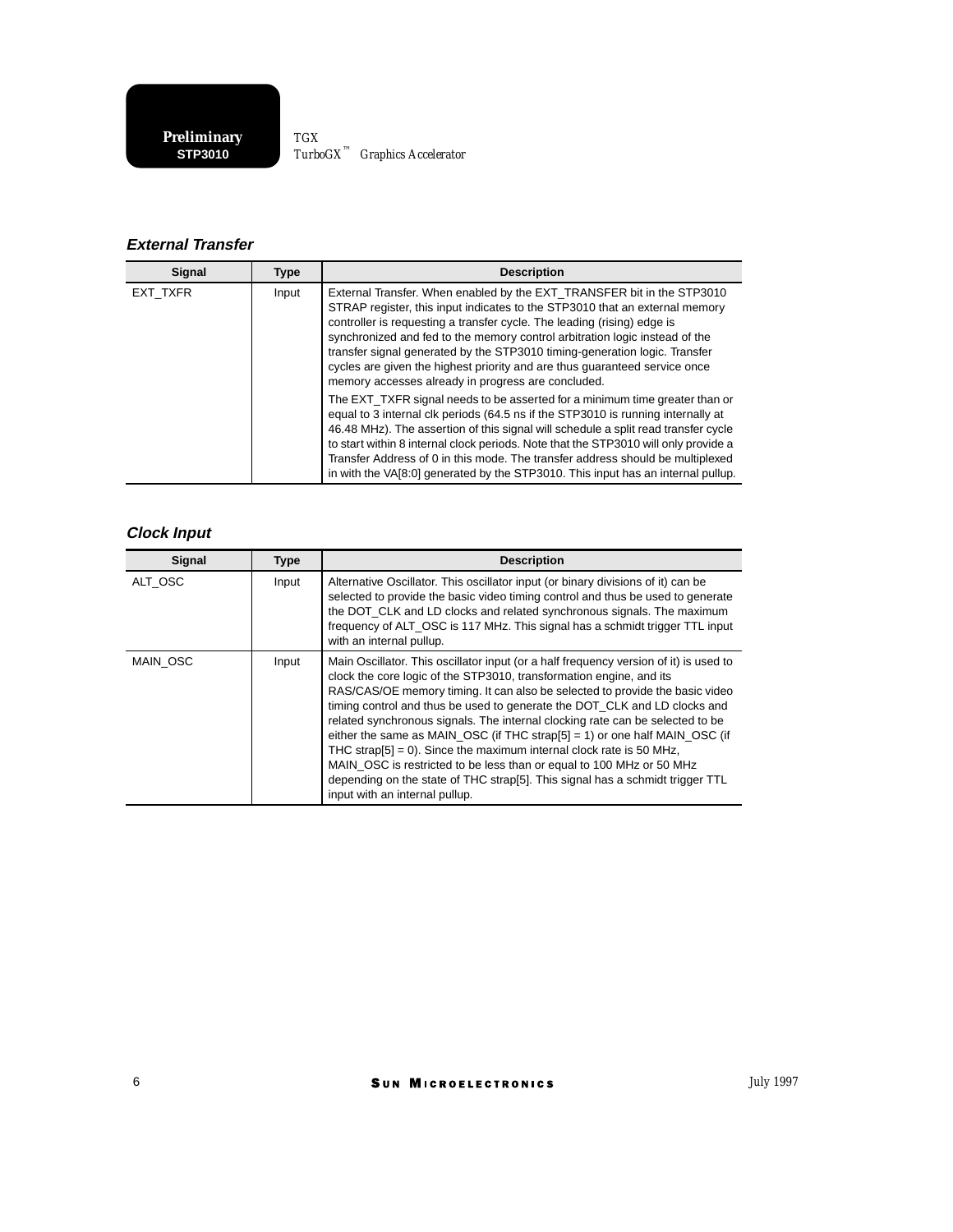## **Test**

| Signal                               | Type  | <b>Description</b>                                                                                                                                                                                                                                                                                                                                           |  |  |  |
|--------------------------------------|-------|--------------------------------------------------------------------------------------------------------------------------------------------------------------------------------------------------------------------------------------------------------------------------------------------------------------------------------------------------------------|--|--|--|
| TCLK EN                              | Input | Test Clock Enable. This input is intended to be utilized on I/C test equipment<br>only. It enables the SBUS CLK input to be used as the main internal CLK<br>source, allowing the SBus interface to be used synchronously. It also controls<br>the selection of the output PERF_OSC. This signal has a schmidt trigger TTL<br>input with an internal pullup. |  |  |  |
| <b>TEST MODE</b><br>Input<br>pullup. |       | Test Mode. This input along with the SB_RESET and TCLK_EN determine<br>which test or functional mode the STP3010 is in. For basic chip functionality, it<br>should be tied high. This signal has a schmidt trigger input and has an internal                                                                                                                 |  |  |  |

## **Frame Buffer Interface**

| Signal              | <b>Type</b> | <b>Description</b>                                                                                                                                                                                                                                                                                                                                                                                                                                       |
|---------------------|-------------|----------------------------------------------------------------------------------------------------------------------------------------------------------------------------------------------------------------------------------------------------------------------------------------------------------------------------------------------------------------------------------------------------------------------------------------------------------|
| BO SOEO,<br>BO SOE1 | Output      | Bank 0 VRAM Serial Data Output Enable 0.<br>In hardware applications with a 4-pixel wide DAC BO_SOE0 and BO_SOE1<br>alternate for each shift clock to multiplex 8 pixels down into the 4-pixel DAC<br>input. In hardware applications with an 8-pixel wide DAC, BO SOEO and<br>BO SOE1 are both low continuously. Single buffered hardware.                                                                                                              |
| RASO, CASO, OEO     | Output      | Bank 0 VRAM control. In single-buffered HW applications, these outputs are<br>intended to drive the VRAM control inputs. In double buffered H/W applications,<br>these outputs should drive just BANK 0 VRAM control inputs. Applications use<br>only BO_SOEO and BO_SOE1. These outputs are synchronous within the<br>oscillator input (MAIN OSC or ALT OSC) selected for video timing generation.                                                      |
| SCK <sub>0</sub>    | Output      | Bank 0 serial shift clock. In single buffered H/W applications, this output is<br>intended to drive the VRAM shift clock inputs. In double buffered H/W<br>applications, this output should drive just BANK 0 VRAM shift clock inputs. This<br>output is synchronous with the oscillator input (MAIN OSC or ALT OSC)<br>selected for video timing generation.                                                                                            |
| WE DSF0             | Output      | Bank 0 Write Enable or DSF. When the STP3010 is used in a compatibility<br>mode (THC strap $[18] = 0$ ) with an LSC/LAF on a Duplo/Quadro configuration,<br>this output will be always "low" so as to enable all writes through the external<br>"OR" gates.<br>When the STP3010 is in alternate DSF mode (THC strap $[18] = 1$ ), this pin is the<br>STP3010's DSF output pin for driving the bank 0 VRAM DSF input pins in a one<br>or two bank system. |
| B1 SOE0,<br>B1 SOE1 | Output      | Bank 1 VRAM Serial Output Enable 0. This output as well as $\overline{B1}$ SOE1 are the<br>serial output enables for the 2nd bank in double buffer hardware applications.<br>B1_SOE0 and B1_SOE1 alternate on each shift clock when bank 1 is being<br>displayed. They remain high when bank 0 is displayed.                                                                                                                                             |
| RAS1, CAS1, OE1     | Output      | Bank 1 VRAM control. In single buffered H/W applications, these outputs are not<br>used. In double buffered H/W applications, these outputs should drive just<br>BANK 1 VRAM control inputs.                                                                                                                                                                                                                                                             |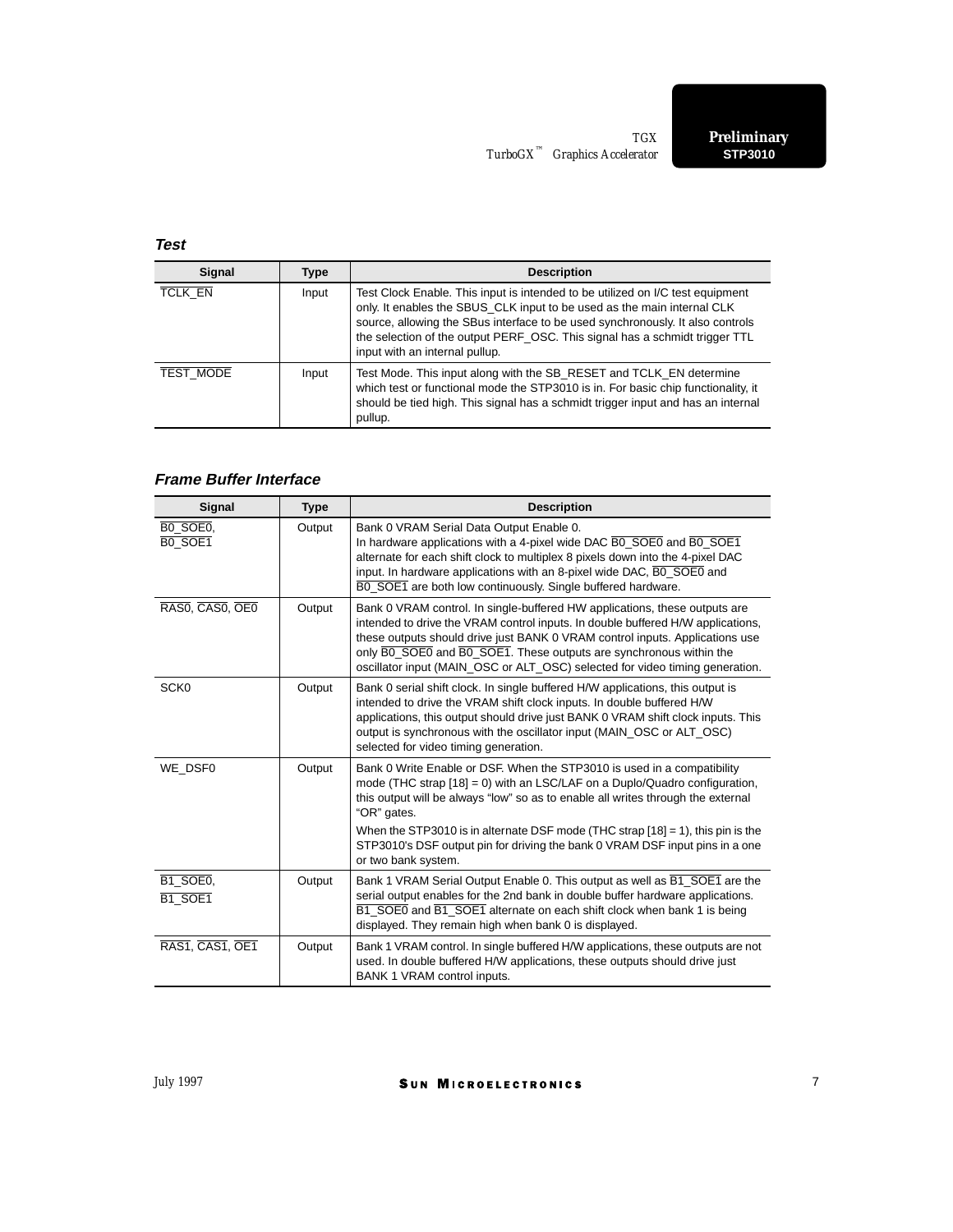**STP3010 Preliminary** *TurboGX™ Graphics Accelerator TGX*

## **Frame Buffer Interface**

| Signal           | <b>Type</b>  | <b>Description</b>                                                                                                                                                                                                                                                                                                                                                                                                                                         |  |  |  |
|------------------|--------------|------------------------------------------------------------------------------------------------------------------------------------------------------------------------------------------------------------------------------------------------------------------------------------------------------------------------------------------------------------------------------------------------------------------------------------------------------------|--|--|--|
| SCK <sub>1</sub> | Output       | Bank 0 serial shift clock. In single buffered H/W applications, this output is not<br>used. In double buffered H/W applications, this output should drive just BANK 1<br>VRAM shift clock inputs. This output is synchronous with the oscillator input<br>(MAIN OSC or ALT OSC) selected for video timing generation.                                                                                                                                      |  |  |  |
| <b>VSYNC TXD</b> | Output       | VSync or Transmit Data: This output is multiplexed from two internal sources<br>based on the value of the <b>SENSE</b> EN bit in the Sense Bus Register (the space<br>$+$ 0x80). When $\overline{SE}$ NSE_EN = 1, the pin outputs VSYNC_TXD. When this signal<br>is asserted, the TGX video is in vertical Sync.<br>When $\overline{\text{SENSE}}$ $\overline{\text{EN}}$ = 0, the output is Transmit Data, driving serial data out onto<br>the Sense Bus. |  |  |  |
| WE DSF1          | Output       | Bank 1 Write Enable or DSF. When the STP3010 is used in a compatibility<br>mode (THC strap $[18] = 0$ ), this output will be always "low" so as to enable all<br>writes through the external "OR" gates.                                                                                                                                                                                                                                                   |  |  |  |
|                  |              | When the STP3010 is in alternate DSF mode (THC strap $[18] = 1$ ), this pin is the<br>STP3010's DSF output pin for driving the bank 1 VRAM DSF input pins in a two<br>bank system.                                                                                                                                                                                                                                                                         |  |  |  |
|                  |              | When in a 1 bank system, this output will always be "low."                                                                                                                                                                                                                                                                                                                                                                                                 |  |  |  |
| DSF VSYNC        | Output       | VSync or DSF. When the STP3010 is used in a compatibility mode (THC strap<br>$[18] = 0$ ) with an LSC/LAF, this pin is the STP3010's DSF output for driving all<br>bank's VRAM DSF input pins.                                                                                                                                                                                                                                                             |  |  |  |
|                  |              | When the STP3010 is in alternate DSF mode (THC strap $[18] = 1$ ) this pin is the<br>STP3010's VSYNC_TXD output pin. When asserted, the STP3010 video is in<br>vertical Sync.                                                                                                                                                                                                                                                                              |  |  |  |
| <b>WR[7:0]</b>   | Output       | Write Enable. These outputs are used to enable individual pixels during VRAM<br>write cycles. All $\overline{\text{WR}}$ signals are driven low when the row address is on the<br>address bus for loading the plane mask into the video RAMs.                                                                                                                                                                                                              |  |  |  |
| PDB_xx[7:0]      | <b>Bidir</b> | Pixel data bus. These pins are bidirectional data lines that transfer data to and<br>from the VRAM memory. These pins have internal pullups.                                                                                                                                                                                                                                                                                                               |  |  |  |
| VA[8:0]          | Output       | VRAM address. These outputs can be used to drive the multiplexed VRAM<br>address inputs directly. The linear address bits that appear on the VA output bus<br>is a function of the memory control operation and the type of VRAM utilized<br>(indicated in the THC address space's STRAP register).                                                                                                                                                        |  |  |  |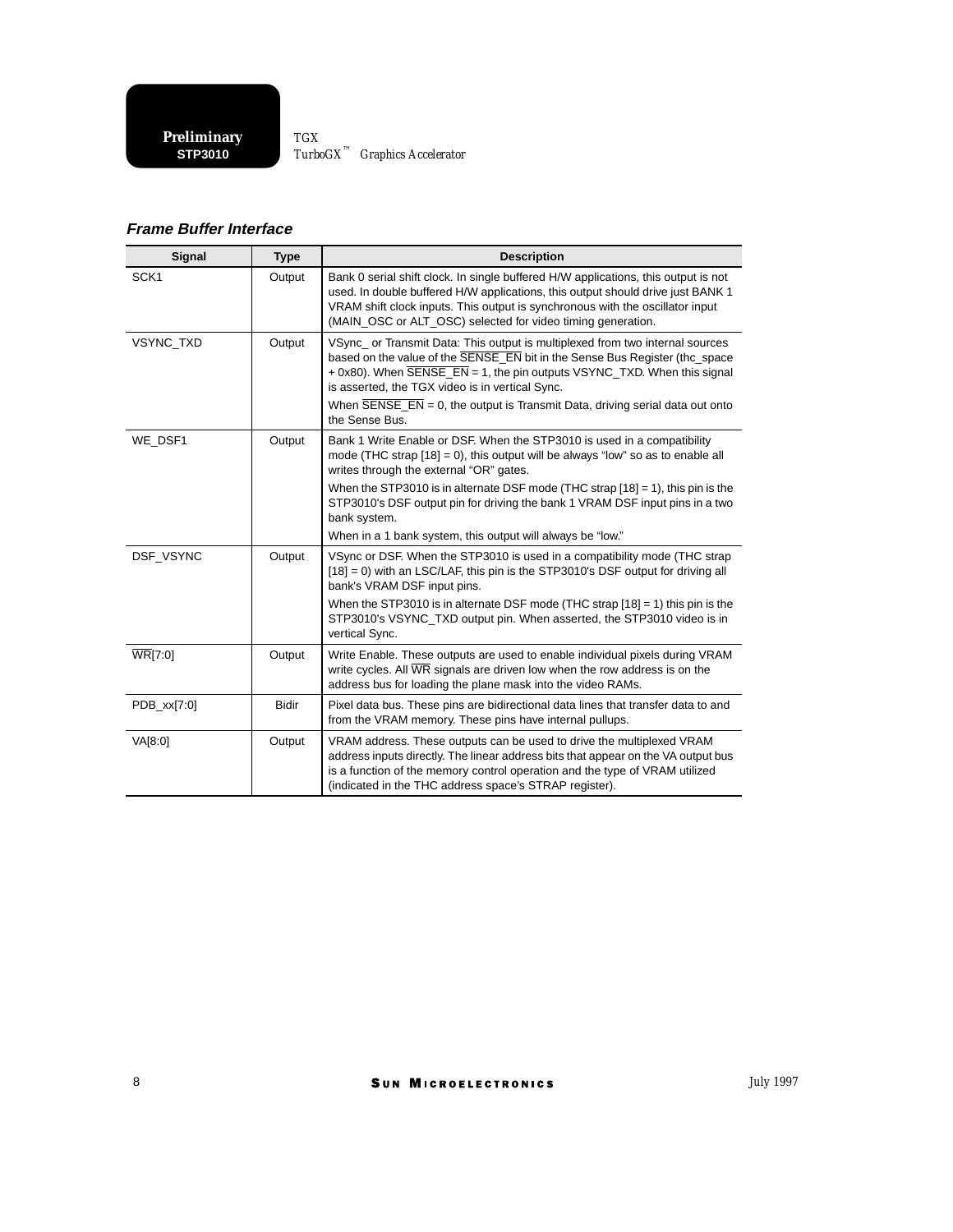### **DAC Interface**

| Signal       | <b>Type</b> | <b>Description</b>                                                                                                                                                                                                                                                   |  |  |  |  |
|--------------|-------------|----------------------------------------------------------------------------------------------------------------------------------------------------------------------------------------------------------------------------------------------------------------------|--|--|--|--|
| <b>BLANK</b> | Output      | Blank. This output is the blanking signal for the video DACs. This output is<br>synchronous with the oscillator input (MAIN OSC or ALT OSC) selected for<br>video timing generation.                                                                                 |  |  |  |  |
| CS DAC       | Output      | DAC chip select. This output is asserted low when the STP3010 detects an<br>SBus access intended for the DAC.                                                                                                                                                        |  |  |  |  |
| DOT CLK      | Output      | Video dot clock. This output can be selected via the THC address space STRAP<br>register to reflect either the MAIN OSC or ALT OSC input.                                                                                                                            |  |  |  |  |
| I D.         | Output      | This output is derived from the oscillator input selected to generate the<br>DOT CLK output. This output can be a divide-by-4 or a divide-by-8 of the<br>DOT CLK frequency depending on the DAC MUX setting in the THC address<br>space STRAP register.              |  |  |  |  |
| OL0[A:H]     | Output      | Overlay planes. These outputs are for plane 0 of the hardware cursor. Groups of<br>four planes use OL0[A:H]. Bit A is the left-most pixel. These outputs are<br>synchronous with the oscillator input (MAIN OSC or ALT OSC) selected for<br>video timing generation. |  |  |  |  |

## **ROM Interface**

| <b>Signal</b> | Type   | <b>Description</b>                                                                                            |  |
|---------------|--------|---------------------------------------------------------------------------------------------------------------|--|
| CS ROM        | Output | ROM chip select. This output is asserted low when the STP3010 detects an<br>SBus access intended for the DAC. |  |

## **ALT Interface**

| <b>Signal</b> | Tvpe   | <b>Description</b>                                                                                                                                                                    |  |  |
|---------------|--------|---------------------------------------------------------------------------------------------------------------------------------------------------------------------------------------|--|--|
| CS ALT        | Output | Alternate chip select. This output is asserted low when the STP3010 detects an<br>SBus access intended for an external device accessed through the alternate<br>device address space. |  |  |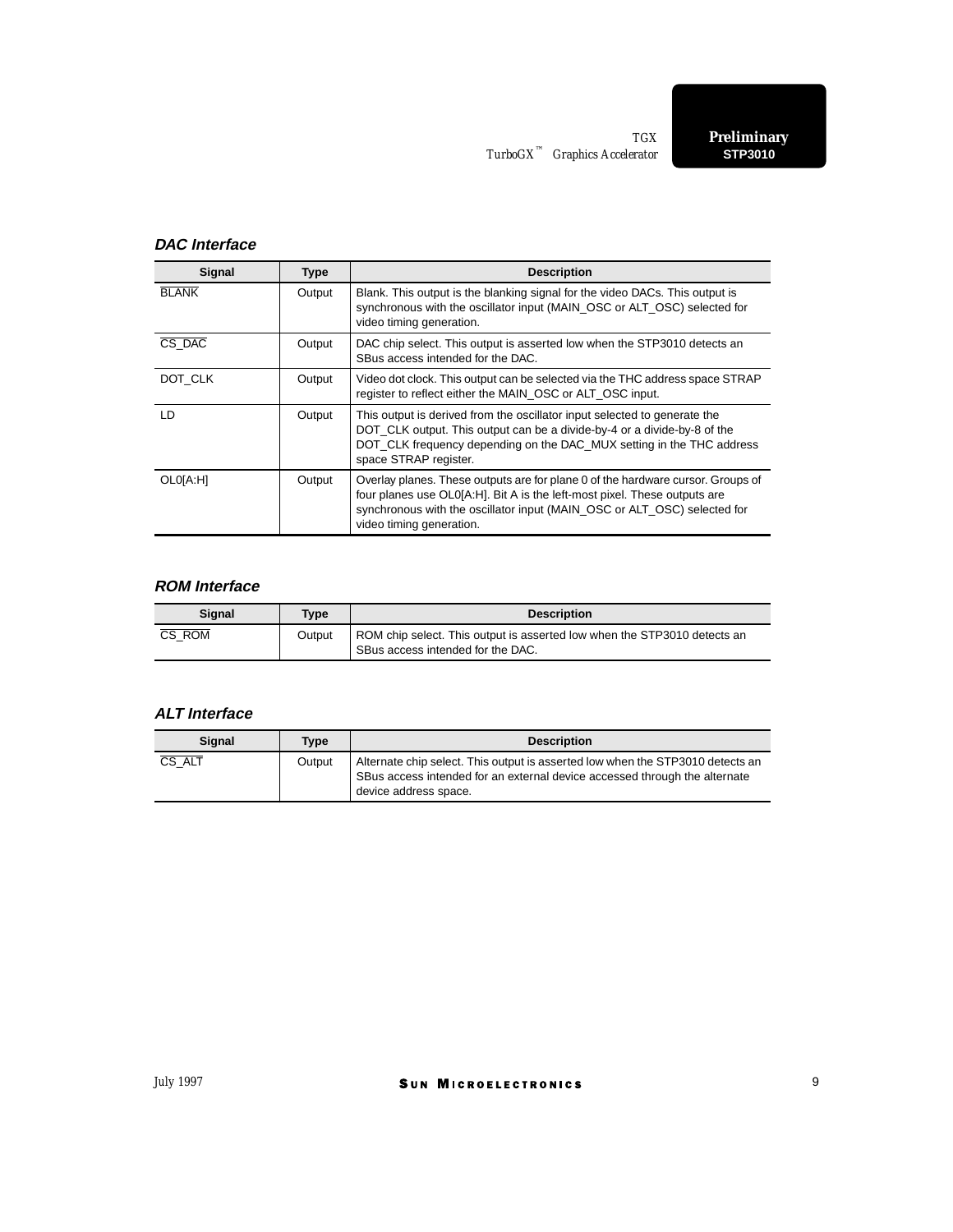## **ELECTRICAL SPECIFICATIONS**

#### **Absolute Maximum Ratings**

| Symbol       | Parameter            | <b>Max</b> | <b>Units</b> |
|--------------|----------------------|------------|--------------|
| $v_{\rm cc}$ | Power supply voltage | 5.25       |              |

## **Recommended Operating Conditions**

| Symbol          | <b>Parameter</b>              | <b>Conditions</b>                    | Min  | Max    | <b>Units</b> |
|-----------------|-------------------------------|--------------------------------------|------|--------|--------------|
| $T_{\rm C}$     | Ambient operating temperature |                                      |      | 70     | °С           |
| $\rm v_{cc}$    | Power supply voltage          |                                      | 4.75 | 5.25   |              |
| <sup>I</sup> IN | Input current                 | 0 < V <sub>1</sub> < V <sub>CC</sub> | 50   | 100    |              |
| Iсс             | Supply current                |                                      |      | $-300$ | mA           |

#### **Capacitance**

| <b>Output</b>                | <b>Notes</b>       | Loading | Unit |  |
|------------------------------|--------------------|---------|------|--|
| VA[8:0]                      |                    | 150     | pF   |  |
| <b>RASx</b>                  |                    | 85      | pF   |  |
| $\overline{\text{CASx}}$     |                    | 85      | pF   |  |
| OEx                          |                    | 85      | pF   |  |
| <b>SCKx</b>                  |                    | 85      | pF   |  |
| Bx_SOEx                      |                    | 85      | pF   |  |
| $\overline{\text{WR}}$ [7:0] |                    | 30      | pF   |  |
| PDB_xx[7:0]                  |                    | 30      | pF   |  |
| WE_DSFx                      |                    | 85      | pF   |  |
| LD                           |                    | 25      | pF   |  |
| DOT_CLK                      |                    | 25      | pF   |  |
| <b>CSYNC</b>                 |                    | 25      | pF   |  |
| <b>BLANK</b>                 |                    | 25      | pF   |  |
| VSYNC_TXD                    |                    | 25      | pF   |  |
| DSF_VSYNC                    |                    | 25      | pF   |  |
| OLx[A:H]                     |                    | 25      | pF   |  |
| $CS_{\_}$ $xxx$              |                    | 25      | pF   |  |
| SB_DB[23:0]                  | $R_1 = 1 K\Omega$  | 160     | pF   |  |
| SB_xxxINT                    | $R_1 = 10 K\Omega$ | 160     | pF   |  |
| <b>SB_ACK[2:0]</b>           | $R_1 = 1 K\Omega$  | 160     | pF   |  |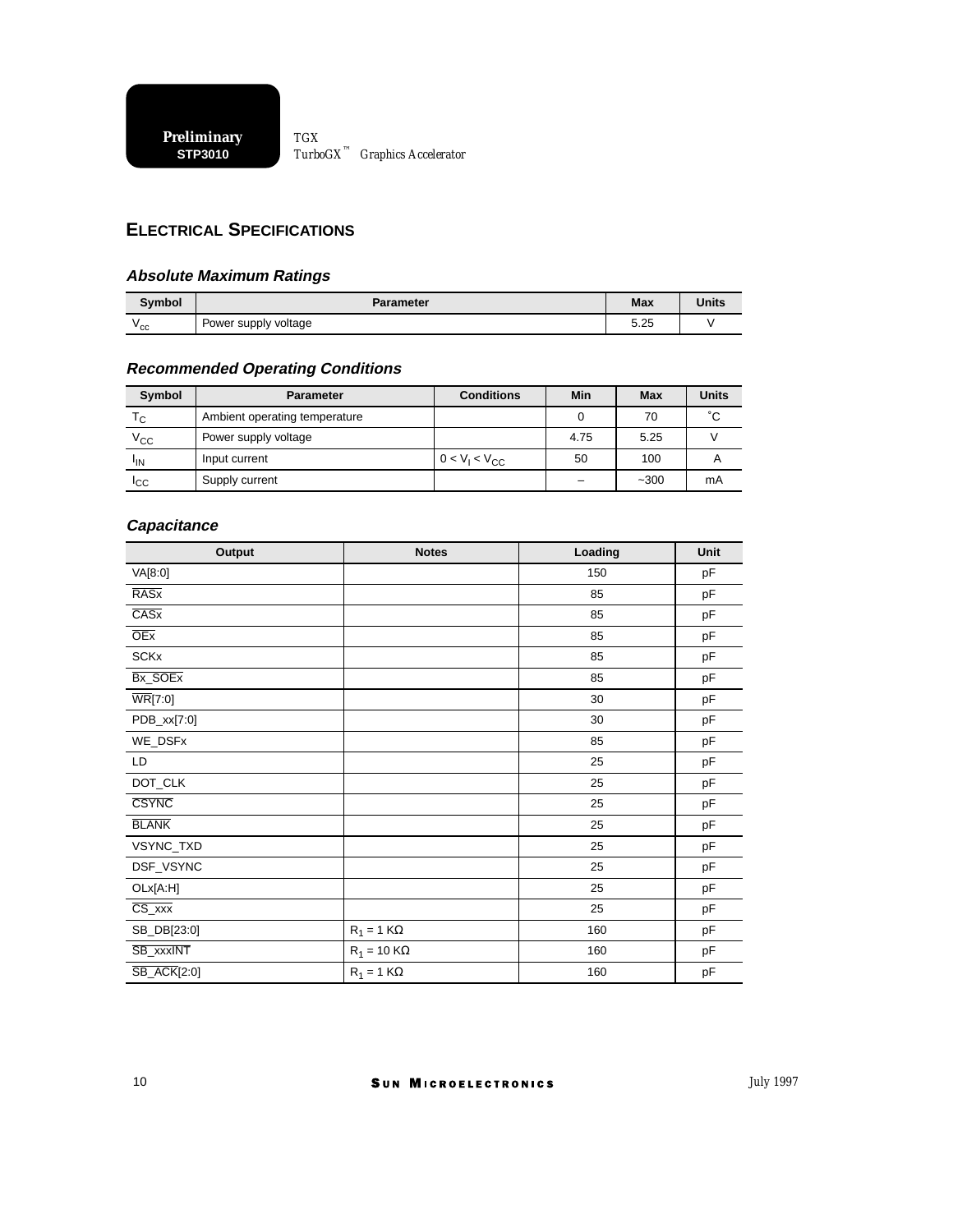## **DC Characteristics**

| Symbol         | <b>Parameter</b>                                                                   | <b>Conditions</b>            | <b>Min</b> | <b>Max</b> | <b>Unit</b> |
|----------------|------------------------------------------------------------------------------------|------------------------------|------------|------------|-------------|
| $V_{OH}$       | LD, BLANK, CS DAC, CS ROM, CSYNC,<br>OLx[A:H]                                      | $I_{OH} = -2$ mA             | 3.0        |            | $\vee$      |
|                | PDB_xx[7:0], WE_DSFx, Bx_SOEy,<br>CS ALT, SCKx, VSYNC TXD                          | $I_{OH} = -4 \text{ mA}$     | 3.0        |            | $\vee$      |
|                | RASX, CASX, OEX, WR[7:0], VA[8:0],<br>DSF VSYNC                                    | $I_{OH} = -6$ mA             | 3.0        |            | $\vee$      |
|                | SB_DB[31:0], DOT_CLK                                                               | $I_{OH} = -4 \text{ mA}^{*}$ | 2.4        |            | $\vee$      |
|                | <b>SB ACK[2:0]</b>                                                                 | $I_{OH} = -8 \text{ mA}^*$   | 2.4        |            | V           |
| $V_{OL}$       | LD, BLANK, CS_DAC, CS_ROM, CSYNC,<br>OLx[A:H]                                      | $I_{\Omega I}$ = 2 mA        | 0.8        |            | $\vee$      |
|                | PDB_xx[7:0], WE_DSFx, Bx_SOEy,<br>CS_ALT, SCKx, VSYNC_TXD,<br>SB DB[31:0], DOT CLK | $I_{OL} = 4 mA$              | 0.8        |            | $\vee$      |
|                | RASx, CASx, OEx, WR[7:0], VA[8:0],<br>DSF VSYNC                                    | $I_{\Omega} = 6 \text{ mA}$  | 0.8        |            | $\vee$      |
|                | <b>SB_ACK[2:0]</b>                                                                 | $I_{OL} = 8 \text{ mA}$      | 0.0        |            | V           |
| $R_{I}$        | All inputs                                                                         | Input pullup                 | 50         | 100        | $K\Omega$   |
| C <sub>1</sub> | All inputs                                                                         |                              |            | 12         | рF          |

\* All output pins, except SB\_DB, SB\_ACK, and DOT\_CLK are driven with an LV-TTL driver. The intent is to draw less power and still remain TTL compatible.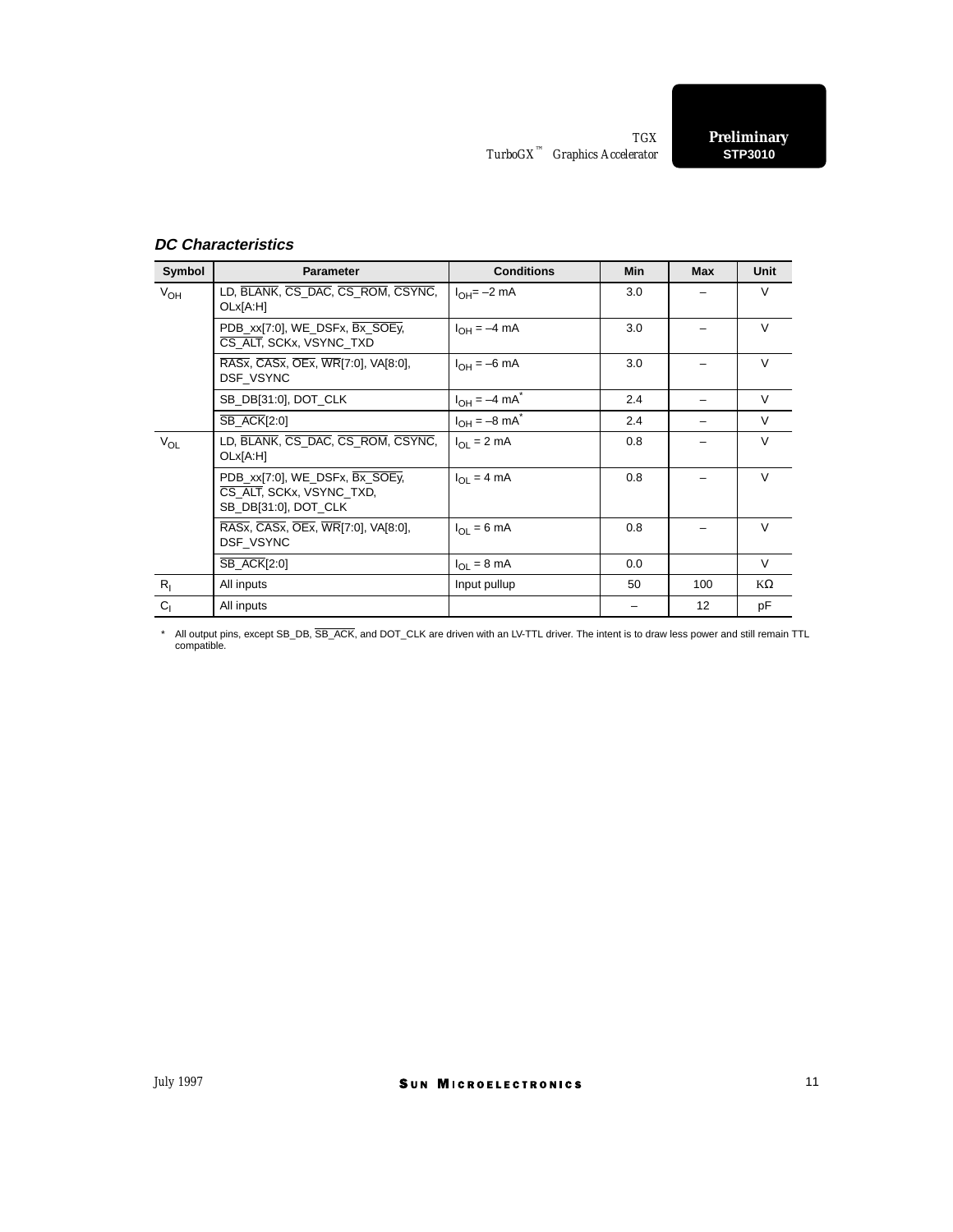**STP3010 Preliminary** *TurboGX™ Graphics Accelerator TGX*

#### **AC Characteristics: SBus**

| Symbol              | From (Input)                                                         | To (Output)                                                          | <b>Notes</b> | <b>Min</b>   | <b>Max</b> | Unit       |
|---------------------|----------------------------------------------------------------------|----------------------------------------------------------------------|--------------|--------------|------------|------------|
| $F_{\text{Clock}}$  | SB_CLK high                                                          | SB_CLK high                                                          |              | 16.67        | 25         | <b>MHz</b> |
| $t_{\mathsf{CP}}$   | SB_CLK high<br>SB_CLK high                                           |                                                                      |              |              | 60         | ns         |
| $t_{CH}$            | SB_CLK high                                                          | SB CLK low                                                           |              | 17           |            | ns         |
| $t_{CL}$            | SB_CLK low                                                           | SB_CLK high                                                          |              | 17           |            | ns         |
| $t_{CR}$ , $t_{CF}$ | SB CLK                                                               |                                                                      | Rise/fall    | $\mathbf{1}$ | 3          | ns         |
| $t_{\text{IS}}$     | SB_SIZ, SB_RD,<br>SB AS, SB SEL,<br>SB DB, SB AB,<br><b>SB_RESET</b> | SB_CLK high                                                          |              | 15           |            | ns         |
| $t_{\text{IH}}$     | SB_CLK high                                                          | SB SIZ, SB RD,<br>SB_AS, SB_SEL,<br>SB_DB, SB_AB,<br><b>SB RESET</b> |              |              | $\Omega$   | ns         |
| $t_F$               | SB_xxxINT                                                            |                                                                      | Fall         | 5            | 20         | ns         |
| $t_{IR}$            | SB xxxINT                                                            |                                                                      | <b>Rise</b>  | 5            | 1200       | ns         |
| $t_R$ , $t_F$       | SB_ACK, SB_DB                                                        |                                                                      | Rise/fall    | 5            | 20         | ns         |
| $t_{OD25}$          | SB_CLK high                                                          | SB_DB, SB_ACK valid                                                  |              | 2.5          | 20         | ns         |
| $t_{OH}$            | SB_CLK high                                                          | SB_DB, SB_ACK hold                                                   |              | 2.5          |            | ns         |
| $t_Z$               | SB_CLK high                                                          | SB DB, SB ACK<br>tri-state                                           |              |              | 35         | ns         |
| $t_{13}$            | SB CLK high                                                          | CS_ROM, CS_DAC,<br>CS ALT valid                                      |              | $\mathbf 0$  | 20         | ns         |

Notes:

1) There are no timing requirements for asserting SB\_RESET. It must remain asserted for at least 512 SB\_CLK cycles. It must then meet the specified setup and hold times for unassertion.

2) SB\_VIDINT is totally asynchronous from SB\_CLK. It may be asserted and unasserted without regard for setup and hold times with respect to SB\_CLK. Once asserted, it must remain asserted until cleared by the CPU.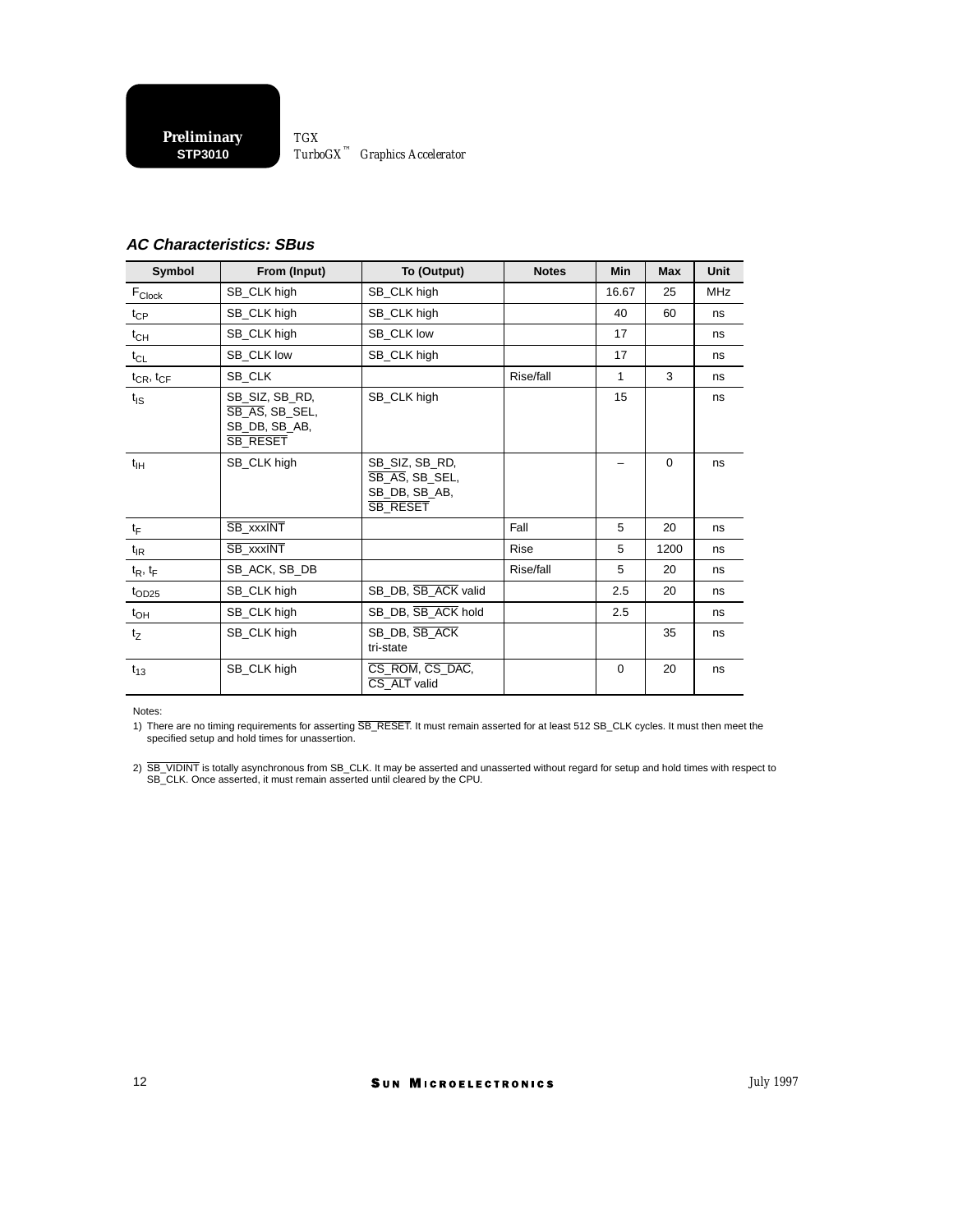|                  |                                              | Output                           |              |            |            |      |
|------------------|----------------------------------------------|----------------------------------|--------------|------------|------------|------|
| Symbol           | From                                         | To                               | <b>Notes</b> | <b>Min</b> | <b>Max</b> | Unit |
| $t_T$            | Any high/low                                 | Any low/high                     | Transition   | 3          |            | ns   |
| $t_{RP}$         | RASx high                                    | RAS <sub>x</sub> low             | High PW      | 80         |            | ns   |
| $t_{CP}$         | CAS <sub>x</sub> low<br>CASx high<br>High PW |                                  |              | 20         |            | ns   |
| $t_{RAS}$        | RAS <sub>x</sub> low                         | RASx high                        | Low PW       | 100        |            | ns   |
| $t_{CAS}$        | $\overline{\text{CASx}}$ low                 | CASx high                        | Low PW       | 30         |            | ns   |
| $t_{\sf ASR}$    | VA[8:0] valid                                | RAS <sub>x</sub> falling         | Setup        | 1          |            | ns   |
| t <sub>RAH</sub> | RAS <sub>x</sub> low                         | VA[8:0] invalid<br>Hold          |              | 15         |            | ns   |
| t <sub>ASC</sub> | VA[8:0]                                      | $\overline{\text{CASx}}$ falling | Setup        | 1          |            | ns   |
| tCAH             | $\overline{\text{CASx}}$ low                 | VA[8:0] invalid                  | Hold         | 20         |            | ns   |
| tCSH             | RAS <sub>x</sub> low                         | CASx high                        | CAS hold     | 100        |            | ns   |

## **Memory Control: Common Timing**

## **Memory Control: Write Timing**

|                   |                                  | Output                            |              |     |            |      |
|-------------------|----------------------------------|-----------------------------------|--------------|-----|------------|------|
| Symbol            | <b>From</b>                      | To                                | <b>Notes</b> | Min | <b>Max</b> | Unit |
| $t_{WP}$          | $\overline{\text{WR}}$ [7:0] low | $\overline{\text{WR}}$ [7:0] high | Low PW       | 20  |            | ns   |
| $t_{CWL}$         | $\overline{\text{WR}}$ [7:0] low | $\overline{CASx}$ high            |              | 30  |            | ns   |
| t <sub>RWL</sub>  | $\overline{\text{WR}}$ [7:0] low | RASx high                         |              | 30  |            | ns   |
| $t_{DS}$          | PDBxx[7:0] valid                 | $\overline{\text{WR}}$ [7:0] low  | Data setup   | 1   |            | ns   |
| $t_{\text{DH}}$   | $\overline{\text{WR}}$ [7:0] low | PDBx[7:0]                         | Data hold    | 25  |            | ns   |
| $t_{\mathsf{MS}}$ | PDBxx[7:0] valid                 | RAS <sub>x</sub> low              | Setup        |     |            | ns   |
| $t_{MH}$          | RAS <sub>x</sub> low             | PDBxx[7:0] invalid                | Hold         | 15  |            | ns   |

## **Memory Control: Read Timing**

|                    |                          | Output           |                        |     |     |      |
|--------------------|--------------------------|------------------|------------------------|-----|-----|------|
| Symbol             | <b>From</b>              | To               | <b>Notes</b>           | Min | Max | Unit |
| t <sub>RAC</sub>   | RAS <sub>x</sub> falling | PDBxx[7:0] valid | RAS access             |     | 100 | ns   |
| $t_{\mathsf{CAC}}$ | CASx falling             | PDBxx[7:0] valid | CAS access             |     | 30  | ns   |
| $t_{OEA}$          | $\overline{OEx}$ falling | PDBxx[7:0] valid | $\overline{OE}$ access |     | 30  | ns   |
| $t_{AA}$           | VAx valid                | PDBxx[7:0] valid | Address<br>access      |     | 55  | ns   |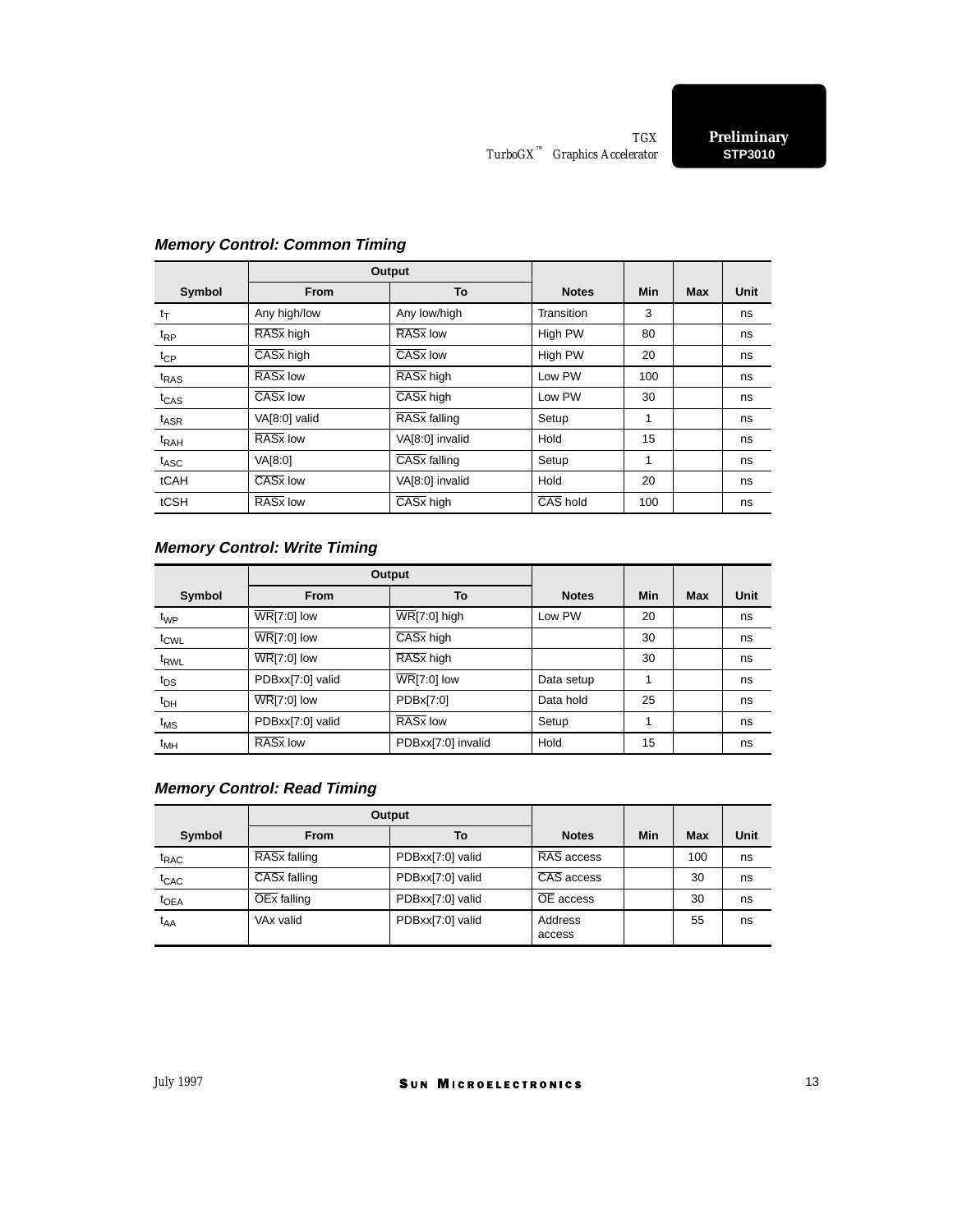#### **Video-Related Output Characteristics**

|                            |                       | Output    |              |     |            |      |
|----------------------------|-----------------------|-----------|--------------|-----|------------|------|
| Symbol                     | <b>From</b>           | To        | <b>Notes</b> | Min | <b>Max</b> | Unit |
| $t_{SC}$                   | SCKx high             | SCKx high |              | 35  |            | ns   |
| $\mathsf{t}_{\mathsf{SL}}$ | SCKx high             | OEx high  |              | 10  |            | ns   |
| $t_{SD}$                   | $\overline{OEx}$ high | SCKx high |              | 15  |            | ns   |

#### **Miscellaneous**

|                  |                  | Input            |              |     |     |            |
|------------------|------------------|------------------|--------------|-----|-----|------------|
| Symbol           | <b>From</b>      | Т٥               | <b>Notes</b> | Min | Max | Unit       |
| t <sub>2</sub>   | MAIN OSC         | MAIN_OSC         | 5            |     | 106 | <b>MHz</b> |
| $I_3$            | ALT OSC          | ALT OSC          | 5            |     | 117 | <b>MHz</b> |
| t <sub>PWL</sub> | MAIN OSC falling | MAIN OSC rising  |              | 3   |     | ns         |
| t <sub>PWH</sub> | MAIN OSC rising  | MAIN OSC falling |              | 3   |     | ns         |
| t <sub>PWL</sub> | ALT OSC falling  | ALT OSC rising   |              | 3   |     | ns         |
| t <sub>PWH</sub> | ALT OSC rising   | ALT OSC falling  |              | 3   |     | ns         |

Notes:

1) The PDB input setup time needs to be measured against the internal signals' DACK0 and DACK1 falling edges. Buffered versions of these signals latch the PDB bus into latches in SLAVEROP and MASTEROP submodules of the OCTAPIN module. Externally, all that can be specified<br>is a maximum prop delay from RAS, VA, CAS, OE that the chip needs to reliably accept d

 $t_{RDAC}$  >  $t_{RAC}$  +  $t_{PSU0}$  $t_{CD}$  >  $t_{CAC}$  +  $tP<sub>SU0,1</sub>$  $t_{OD}$  >  $t_{OEA}$  +  $t_{PSU0,1}$ 

2) Memory specs assume 100-ns VRAMs and a 43-ns CLK\_43 (clk1x). Specs assuming 80-ns VRAMs and a 37.9-ns CLK\_43 (CLK1x) will be forthcoming.

3) Nominal 50% duty cycle expected.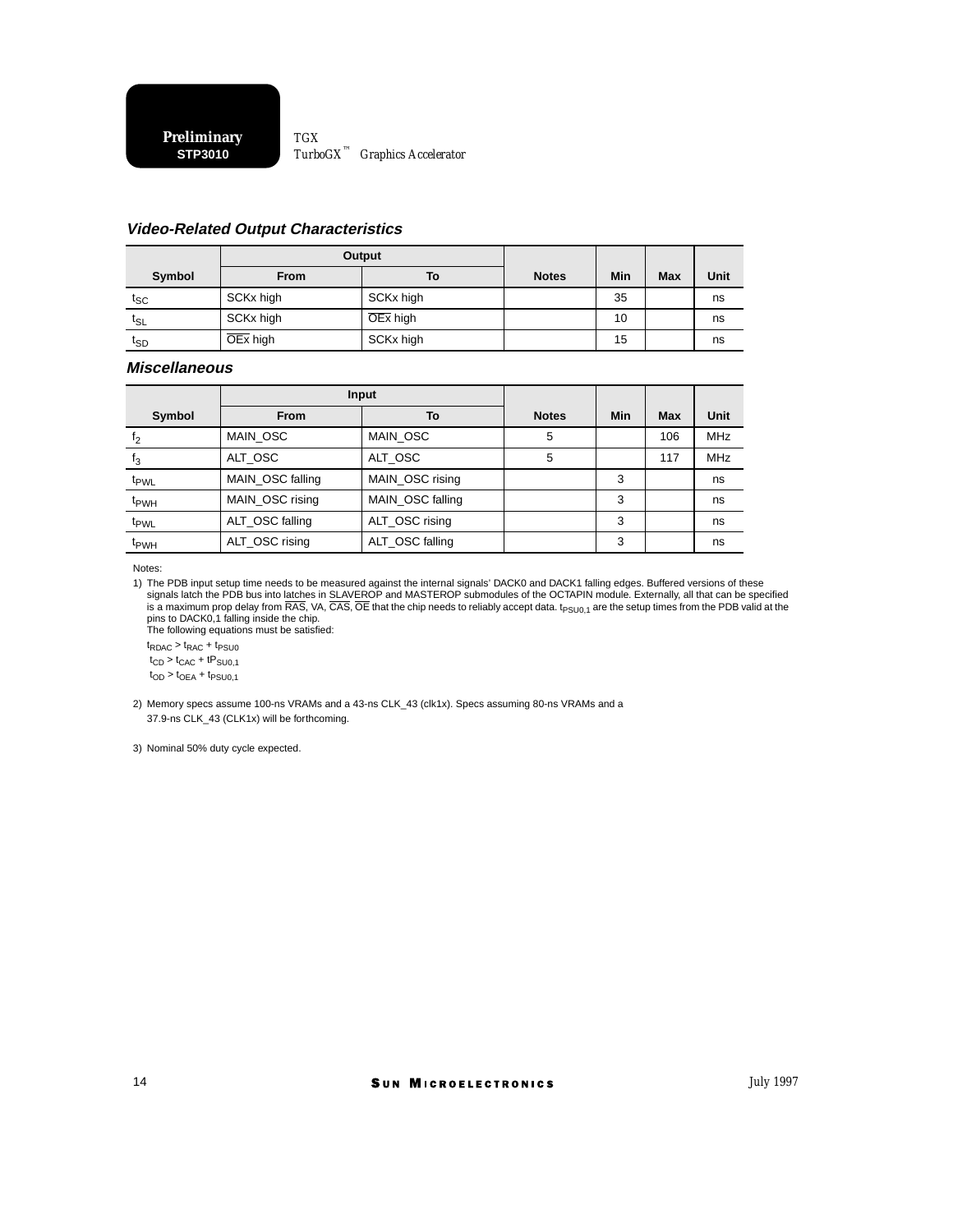## **TIMING DIAGRAMS**







**Figure 5. SBus Read Cycle**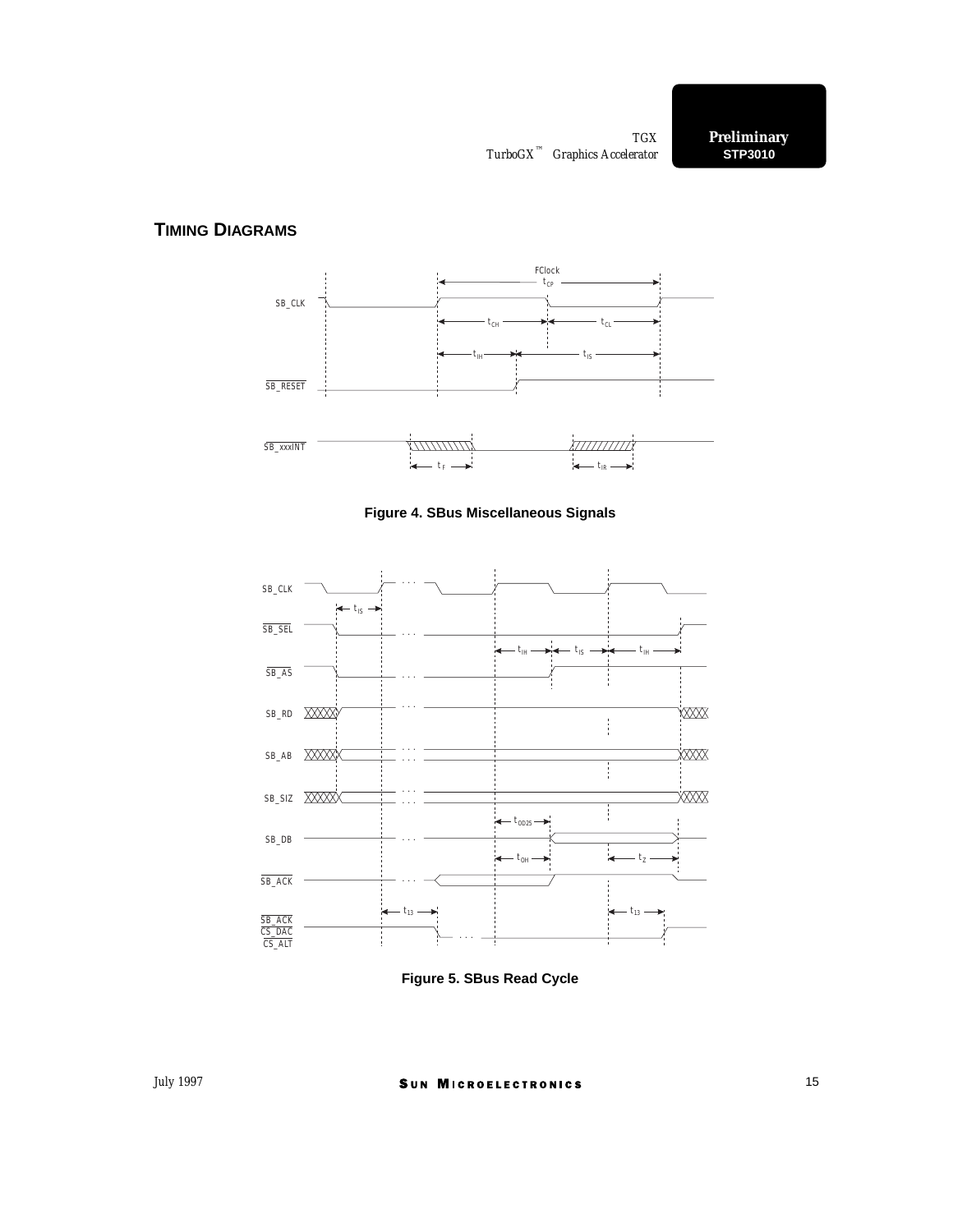

**Figure 6. SBus Write Cycle**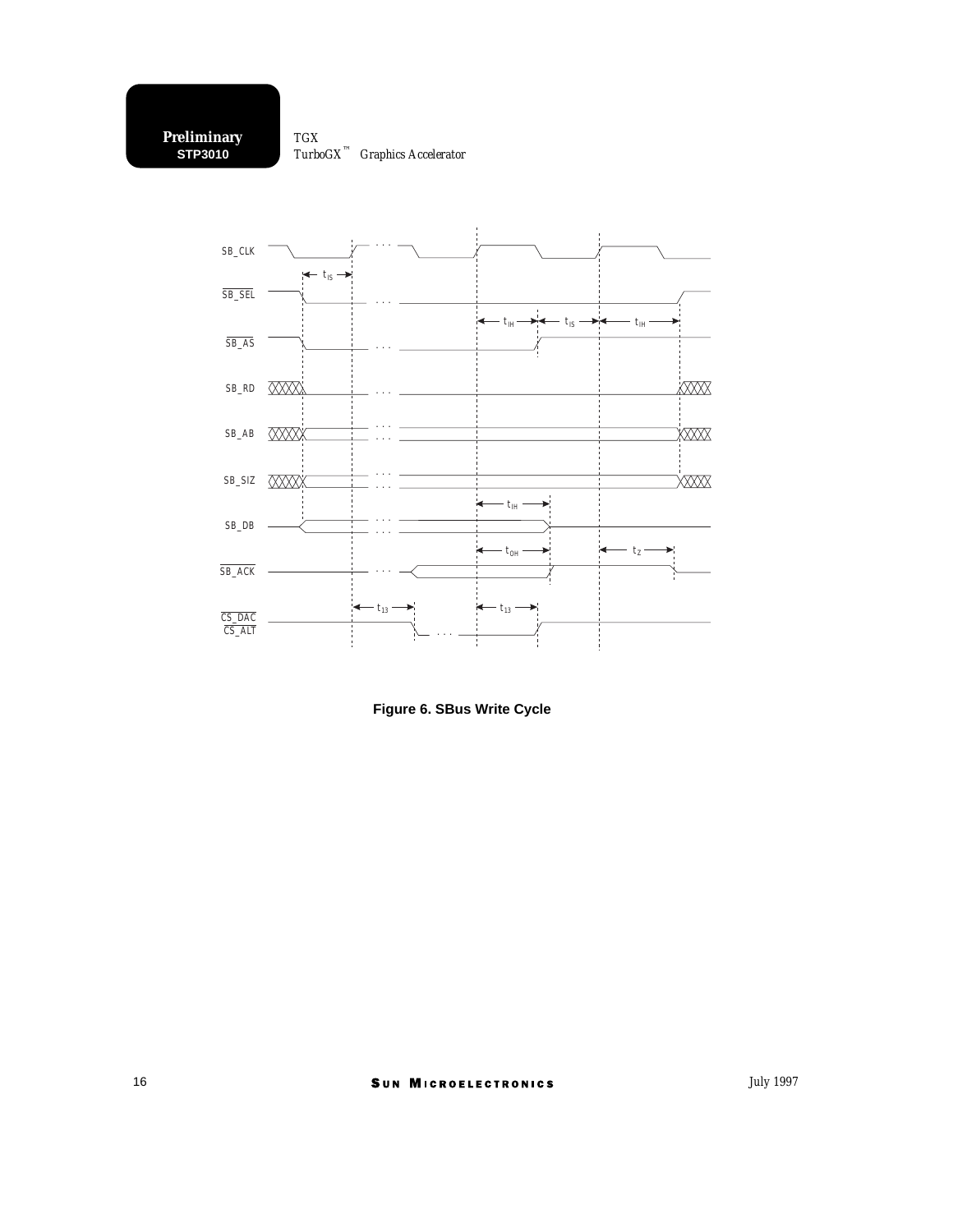## **PACKAGE INFORMATION**

## **223-Pin Ceramic Pin Grid Array (CPGA) Pin Assignments**

| Pin             | Signal          | Pin             | Signal           | Pin             | Signal              | Pin             | Signal           | Pin             | Signal            |  |
|-----------------|-----------------|-----------------|------------------|-----------------|---------------------|-----------------|------------------|-----------------|-------------------|--|
| A <sub>2</sub>  | $V_{CC}$        | C12             | SB_DB10          | G16             | PDB_7F3             | N <sub>4</sub>  | SCK1             | T16             | PDB 3B2           |  |
| A <sub>3</sub>  | SB AB4          | C <sub>13</sub> | SB DB6           | G17             | PDB 6E5             | N <sub>15</sub> | PDB 4C4          | T17             | PDB 3B4           |  |
| A4              | SB_AB0          | C14             | SB DB4           | G18             | PDB_6E3             | N <sub>16</sub> | PDB_4C6          | T18             | PDB_3B5           |  |
| A <sub>5</sub>  | SB_SIZ1         | C15             | SB_AS            | H <sub>1</sub>  | <b>GND</b>          | N <sub>17</sub> | PDB_4C5          | U <sub>1</sub>  | $V_{CC}$          |  |
| A6              | SB DB29         | C16             | VA7              | H <sub>2</sub>  | SB AB23             | N <sub>18</sub> | PDB 4C7          | U <sub>2</sub>  | GND               |  |
| A7              | SB DB25         | C17             | VA <sub>6</sub>  | H <sub>3</sub>  | MAIN OSC            | P1              | <b>CSYNC</b>     | U <sub>3</sub>  | <b>OL0A</b>       |  |
| A8              | <b>GND</b>      | C18             | VA <sub>5</sub>  | H <sub>4</sub>  | SB_AB20             | P <sub>2</sub>  | <b>SCK0</b>      | U <sub>4</sub>  | OLOD              |  |
| A9              | Vcc.            | D1              | CAS1             | H <sub>15</sub> | PDB 7F1             | P3              | WE DSF1          | U <sub>5</sub>  | <b>OL0G</b>       |  |
| A10             | <b>GND</b>      | D <sub>2</sub>  | OE <sub>1</sub>  | H <sub>16</sub> | WR7                 | P <sub>4</sub>  | CAS <sub>0</sub> | U <sub>6</sub>  | OL1B              |  |
| A11             | SB DB19         | D3              | SB AB11          | H17             | PDB 6E2             | P <sub>15</sub> | PDB 3B7          | U7              | OL1F              |  |
| A12             | SB DB15         | D4              | SB AB7           | H <sub>18</sub> | PDB 6E1             | P <sub>16</sub> | PDB 4C1          | U8              | <b>PDB 080</b>    |  |
| A13             | SB DB11         | D5              | SB AB3           | J1              | $V_{CC}$            | P17             | PDB 4C2          | U9              | <b>PDB 082</b>    |  |
| A14             | SB DB7          | D6              | SB RD            | J2              | <b>SB RESET</b>     | P <sub>18</sub> | PDB 4C3          | U10             | <b>PDB 084</b>    |  |
| A15             | SB DB2          | D7              | SB SIZ0          | J3              | DOT CLK             | R <sub>1</sub>  | <b>VSYNC TXD</b> | U11             | <b>PDB 087</b>    |  |
| A16             | <b>SBUS CLK</b> | D8              | SB DB28          | J4              | ALT OSC             | R <sub>2</sub>  | WE DSF0          | U12             | PDB 191           |  |
| A17             | $V_{CC}$        | D9              | SB DB24          | J15             | PDB 6E6             | R <sub>3</sub>  | RAS0             | U13             | <b>PDB 195</b>    |  |
| A18             | GND             | D <sub>10</sub> | SB DB16          | J16             | PDB_6E4             | R4              | $\overline{1}D2$ | U14             | PDB 2A0           |  |
| B <sub>1</sub>  | $V_{CC}$        | D11             | SB DB12          | J17             | WR6                 | R <sub>5</sub>  | <b>OL0B</b>      | U15             | PDB 2A6           |  |
| <b>B2</b>       | GND             | D12             | SB DB8           | J18             | Vcc                 | R <sub>6</sub>  | OL1A             | U16             | PDB 3B1           |  |
| B <sub>3</sub>  | SB AB5          | D13             | SB DB3           | K <sub>1</sub>  | GND                 | R7              | OL1E             | U17             | $V_{CC}$          |  |
| B <sub>4</sub>  | SB AB1          | D14             | SB DB0           | K <sub>2</sub>  | EXT_TXFR            | R <sub>8</sub>  | W <sub>R</sub> o | U18             | <b>GND</b>        |  |
| B <sub>5</sub>  | SB IRQ5         | D <sub>15</sub> | VA8              | K <sub>3</sub>  | SB ACK0             | R <sub>9</sub>  | <b>PDB 083</b>   | V <sub>1</sub>  | <b>GND</b>        |  |
| B <sub>6</sub>  | SB DB31         | D <sub>16</sub> | VA <sub>3</sub>  | K4              | SB ACK <sub>2</sub> | R <sub>10</sub> | PDB_192          | V <sub>2</sub>  | $V_{CC}$          |  |
| B7              | SB DB27         | D <sub>17</sub> | VA <sub>2</sub>  | K15             | PDB 5D7             | R <sub>11</sub> | <b>PDB 196</b>   | V <sub>3</sub>  | <b>TEST MODE</b>  |  |
| B <sub>8</sub>  | SB DB23         | D18             | VA <sub>1</sub>  | K16             | PDB 6E0             | R <sub>12</sub> | PDB 2A1          | V <sub>4</sub>  | OLOE              |  |
| B <sub>9</sub>  | SB DB21         | E <sub>1</sub>  | SB AB15          | K17             | PDB 5D6             | R <sub>13</sub> | PDB 2A4          | V <sub>5</sub>  | <b>OL0H</b>       |  |
| <b>B10</b>      | SB DB20         | E <sub>2</sub>  | SB AB13          | K18             | GND                 | R <sub>14</sub> | WR <sub>3</sub>  | V <sub>6</sub>  | OL <sub>1</sub> D |  |
| <b>B11</b>      | SB DB17         | E3              | SB AB12          | L1              | DSF VSYNC           | R <sub>15</sub> | PDB 3B3          | V <sub>7</sub>  | OL1H              |  |
| <b>B12</b>      | SB DB13         | E4              | SB AB10          | L2              | SB ACK1             | R <sub>16</sub> | PDB 3B6          | V <sub>8</sub>  | <b>GND</b>        |  |
| <b>B13</b>      | SB DB9          | E15             | VA <sub>4</sub>  | L <sub>3</sub>  | CS ROM              | R <sub>17</sub> | WR4              | V9              | $V_{CC}$          |  |
| <b>B14</b>      | SB DB5          | E16             | PDB 7F6          | L4              | $cs$ alt            | R <sub>18</sub> | PDB 4C0          | V10             | <b>GND</b>        |  |
| <b>B15</b>      | SB DB1          | E17             | PDB 7F4          | L15             | PDB_5D3             | T1              | <b>OE0</b>       | V11             | <b>PDB 086</b>    |  |
| <b>B16</b>      | SB SEL          | E18             | PDB_7F2          | L <sub>16</sub> | PDB_5D5             | T <sub>2</sub>  | ID <sub>0</sub>  | V <sub>12</sub> | WR <sub>1</sub>   |  |
| <b>B17</b>      | <b>GND</b>      | F1              | SB AB19          | L <sub>17</sub> | PDB 5D4             | T <sub>3</sub>  | ID <sub>1</sub>  | V13             | <b>PDB 193</b>    |  |
| <b>B18</b>      | $V_{CC}$        | F <sub>2</sub>  | SB AB17          | L <sub>18</sub> | Vcc                 | T <sub>4</sub>  | <b>OLOC</b>      | V <sub>14</sub> | <b>PDB 197</b>    |  |
| C <sub>1</sub>  | SB AB9          | F3              | SB AB14          | M <sub>1</sub>  | B1 SOE0             | T <sub>5</sub>  | OLOF             | V15             | PDB 2A5           |  |
| C <sub>2</sub>  | SB AB8          | F <sub>4</sub>  | RAS <sub>1</sub> | M <sub>2</sub>  | B1 SOE1             | T <sub>6</sub>  | OL1C             | V16             | PDB 3B0           |  |
| C <sub>3</sub>  | SB AB6          | F <sub>15</sub> | VA <sub>0</sub>  | M <sub>3</sub>  | LD                  | T7              | OL1G             | V17             | <b>GND</b>        |  |
| C <sub>4</sub>  | SB AB2          | F16             | PDB_7F7          | M4              | CS DAC              | T <sub>8</sub>  | PDB 081          | V18             | $V_{CC}$          |  |
| C <sub>5</sub>  | <b>TCLK EN</b>  | F17             | PDB 7F0          | M15             | WR <sub>5</sub>     | T <sub>9</sub>  | <b>PDB 085</b>   |                 |                   |  |
| C <sub>6</sub>  | SB SIZ2         | F18             | PDB 6E7          | M16             | PDB 5D1             | T <sub>10</sub> | <b>PDB 190</b>   |                 |                   |  |
| C7              | SB DB30         | G <sub>1</sub>  | SB AB22          | M17             | PDB 5D0             | T11             | PDB_194          |                 |                   |  |
| C <sub>8</sub>  | SB DB26         | G <sub>2</sub>  | SB AB21          | M18             | PDB 5D2             | T <sub>12</sub> | WR <sub>2</sub>  |                 |                   |  |
| C <sub>9</sub>  | SB DB22         | G3              | SB AB18          | N <sub>1</sub>  | BO SOEO             | T <sub>13</sub> | PDB 2A3          |                 |                   |  |
| C10             | SB DB18         | G4              | SB_AB16          | N <sub>2</sub>  | BO_SOE1             | T14             | PDB 2A2          |                 |                   |  |
| C <sub>11</sub> | SB DB14         | G15             | PDB 7F5          | N <sub>3</sub>  | <b>BLANK</b>        | T <sub>15</sub> | PDB 2A7          |                 |                   |  |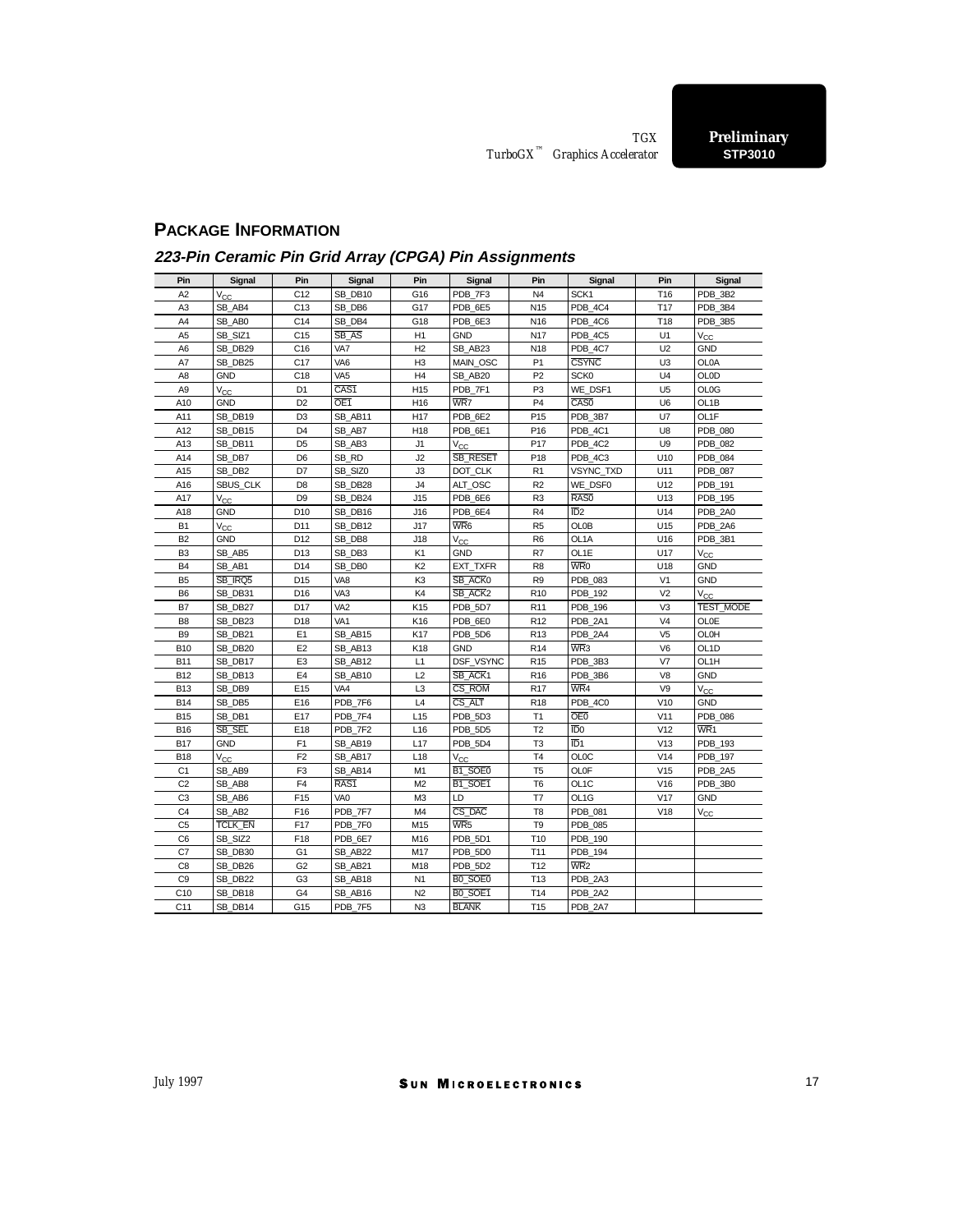#### **Pinout Information**

Figure 7 shows the STP3010 pinout. Note that there is no pin 1 on the STP3010; it is intentionally omitted to eliminate any possibility of misalignment.

|   | $\mathbf{1}$                    | $\overline{2}$         | $\overline{3}$       | $\sqrt{4}$       | 5      | 6     | $\overline{7}$                                                                         | 8                | 9        | 10                              | 11      | 12                                                           | 13 | 14     | 15                                              | 16                 | 17                              | 18                                  |
|---|---------------------------------|------------------------|----------------------|------------------|--------|-------|----------------------------------------------------------------------------------------|------------------|----------|---------------------------------|---------|--------------------------------------------------------------|----|--------|-------------------------------------------------|--------------------|---------------------------------|-------------------------------------|
| Α |                                 | $V_{CC}$               | SB_AB4               | SB_AB0           |        |       | SB_SIZ1 SB_DB29 SB_DB25                                                                | GND              | $V_{CC}$ | GND                             |         | SB_DB19 SB_DB15 SB_DB11 SB_DB7                               |    |        | SB_DB2                                          | SBUS<br><b>CLK</b> | $V_{CC}$                        | GND                                 |
| B | $V_{CC}$                        | GND                    | SB_AB5               |                  |        |       | SB_AB1 SB_IRQ5 SB_DB31 SB_DB27 SB_DB23 SB_DB21 SB_DB20 SB_DB17 SB_DB13 SB_DB9 SB_DB5   |                  |          |                                 |         |                                                              |    |        | SB_DB1                                          | SB SEL             | GND                             | $V_{CC}$                            |
| С | SB_AB9                          | SB_AB8                 | SB_AB6               |                  |        |       | SB_AB2  TCLK_EN SB_SIZ2  SB_DB30  SB_DB26  SB_DB22  SB_DB18  SB_DB14  SB_DB10   SB_DB6 |                  |          |                                 |         |                                                              |    | SB_DB4 | $SB_AS$                                         | VA7                | VA <sub>6</sub>                 | VA <sub>5</sub>                     |
| D | $\overline{CAS1}$               | OE1                    |                      | SB_AB11 SB_AB7   | SB_AB3 | SB_RD |                                                                                        |                  |          |                                 |         | SB SIZO SB DB28 SB DB24 SB DB16 SB DB12 SB DB8 SB DB3 SB DB0 |    |        | VA8                                             | VA3                | VA <sub>2</sub>                 | VA1                                 |
| Ε | SB_AB15 SB_AB13 SB_AB12 SB_AB10 |                        |                      |                  |        |       |                                                                                        |                  |          |                                 |         |                                                              |    |        | VA4                                             |                    | PDB_7F6 PDB_7F4 PDB_7F2         |                                     |
| F | SB_AB19 SB_AB17 SB_AB14         |                        |                      | RAS1             |        |       |                                                                                        |                  |          |                                 |         |                                                              |    |        | VA0                                             |                    | PDB_7F7 PDB_7F0 PDB_6E7         |                                     |
| G | SB_AB22 SB_AB21 SB_AB18 SB_AB16 |                        |                      |                  |        |       |                                                                                        |                  |          |                                 |         |                                                              |    |        |                                                 |                    | PDB_7F5 PDB_7F3 PDB_6E5 PDB_6E3 |                                     |
| н | <b>GND</b>                      | SB_AB23                | MAIN.<br><b>OSC</b>  | SB_AB20          |        |       |                                                                                        |                  |          |                                 |         |                                                              |    |        | PDB_7F1                                         | WR7                | PDB_6E2 PDB_6E1                 |                                     |
| J | $V_{CC}$                        | SB_<br><b>RESET</b>    |                      | DOT_CLK ALT_OSC  |        |       |                                                                                        |                  |          |                                 |         |                                                              |    |        | PDB 6E6 PDB 6E4                                 |                    | WR <sub>6</sub>                 | $\mathsf{V}_{\mathbb{C}\mathbb{C}}$ |
| К | <b>GND</b>                      | EXT_TXFRSB_ACK0SB_ACK2 |                      |                  |        |       |                                                                                        |                  |          | <b>Top View</b>                 |         |                                                              |    |        |                                                 |                    | PDB_5D7 PDB_6E0 PDB_5D6         | GND                                 |
| L | DSF_<br><b>VSYNC</b>            | SB_ACK1 CS_ROM         |                      | CS_ALT           |        |       |                                                                                        |                  |          |                                 |         |                                                              |    |        | PDB_5D3 PDB_5D5 PDB_5D4                         |                    |                                 | $V_{CC}$                            |
| M | B1 SOE0 B1 SOE1                 |                        | LD                   | CS_DAC           |        |       |                                                                                        |                  |          |                                 |         |                                                              |    |        | WR <sub>5</sub>                                 |                    |                                 | PDB_5D1 PDB_5D0 PDB_5D2             |
| Ν | BO SOEO BO SOE1                 |                        | <b>BLANK</b>         | SCK1             |        |       |                                                                                        |                  |          |                                 |         |                                                              |    |        |                                                 |                    |                                 | PDB_4C4 PDB_4C6 PDB_4C5 PDB_4C7     |
| P | CSYNC                           | <b>SCK0</b>            | WE_DSF1              | CAS0             |        |       |                                                                                        |                  |          |                                 |         |                                                              |    |        |                                                 |                    |                                 | PDB_3B7 PDB_4C1 PDB_4C2 PDB_4C3     |
| R | VSYNC_<br><b>TXD</b>            | WE_DSF0                | RAS0                 | $\overline{1D}2$ | OL0B   | OL1A  | OL1E                                                                                   | W <sub>R</sub> o |          |                                 |         | PDB_083 PDB_192 PDB_196 PDB_2A1 PDB_2A4                      |    | WR3    | PDB_3B3 PDB_3B6                                 |                    | WR4                             | PDB_4C0                             |
| Τ | OE0                             | $\overline{10}0$       | $\overline{1D}1$     | OLOC             | OL0F   | OL1C  | OL1G                                                                                   |                  |          | PDB_081 PDB_085 PDB_190 PDB_194 |         | $\overline{\text{WR}}$                                       |    |        | PDB_2A3 PDB_2A2 PDB_2A7 PDB_3B2 PDB_3B4 PDB_3B5 |                    |                                 |                                     |
| U | $V_{CC}$                        | GND                    | OL0A                 | <b>OLOD</b>      | OL0G   | OL1B  | OL1F                                                                                   |                  |          | PDB_080 PDB_082 PDB_084 PDB_087 |         |                                                              |    |        | PDB_191 PDB_195 PDB_2A0 PDB_2A6 PDB_3B1         |                    | $V_{CC}$                        | GND                                 |
| V | GND                             | $V_{CC}$               | TEST_<br><b>MODE</b> | OLOE             | OL0H   | OL1D  | OL1H                                                                                   | GND              | $V_{CC}$ | GND                             | PDB_086 | WR <sub>1</sub>                                              |    |        | PDB_193 PDB_197 PDB_2A5 PDB_3B0                 |                    | GND                             | $V_{CC}$                            |

**Figure 7. STP3010 Pinout**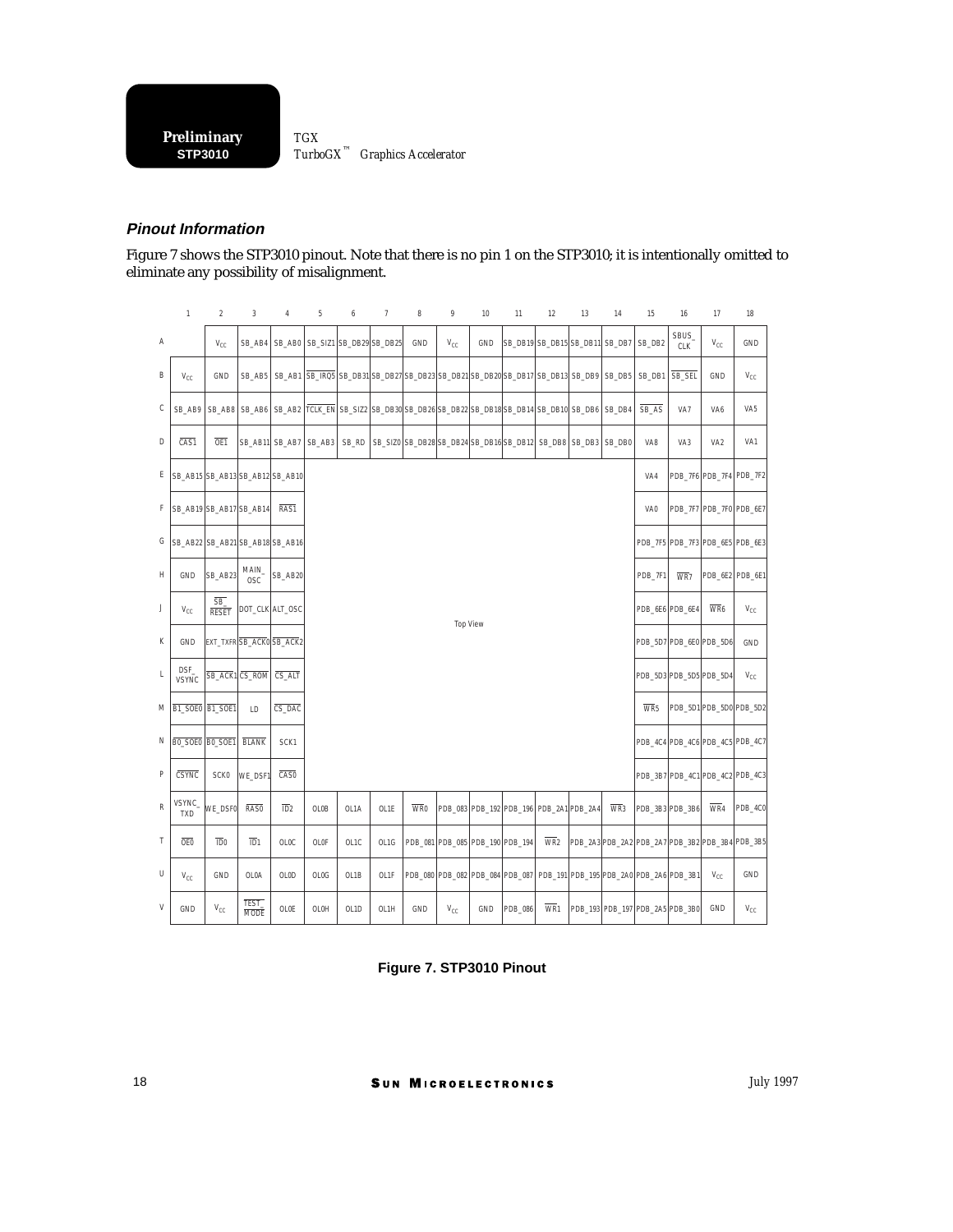

#### **223-Lead CPGA Package Dimensions**

Note:

1. Drawing is not to scale.

2. Size of array is 19 x 19. Corner detail and index mark are options.

3. Total number of pins is 279.

4. Envelope for maximum lid.

5. Envelope for integral heat slug.